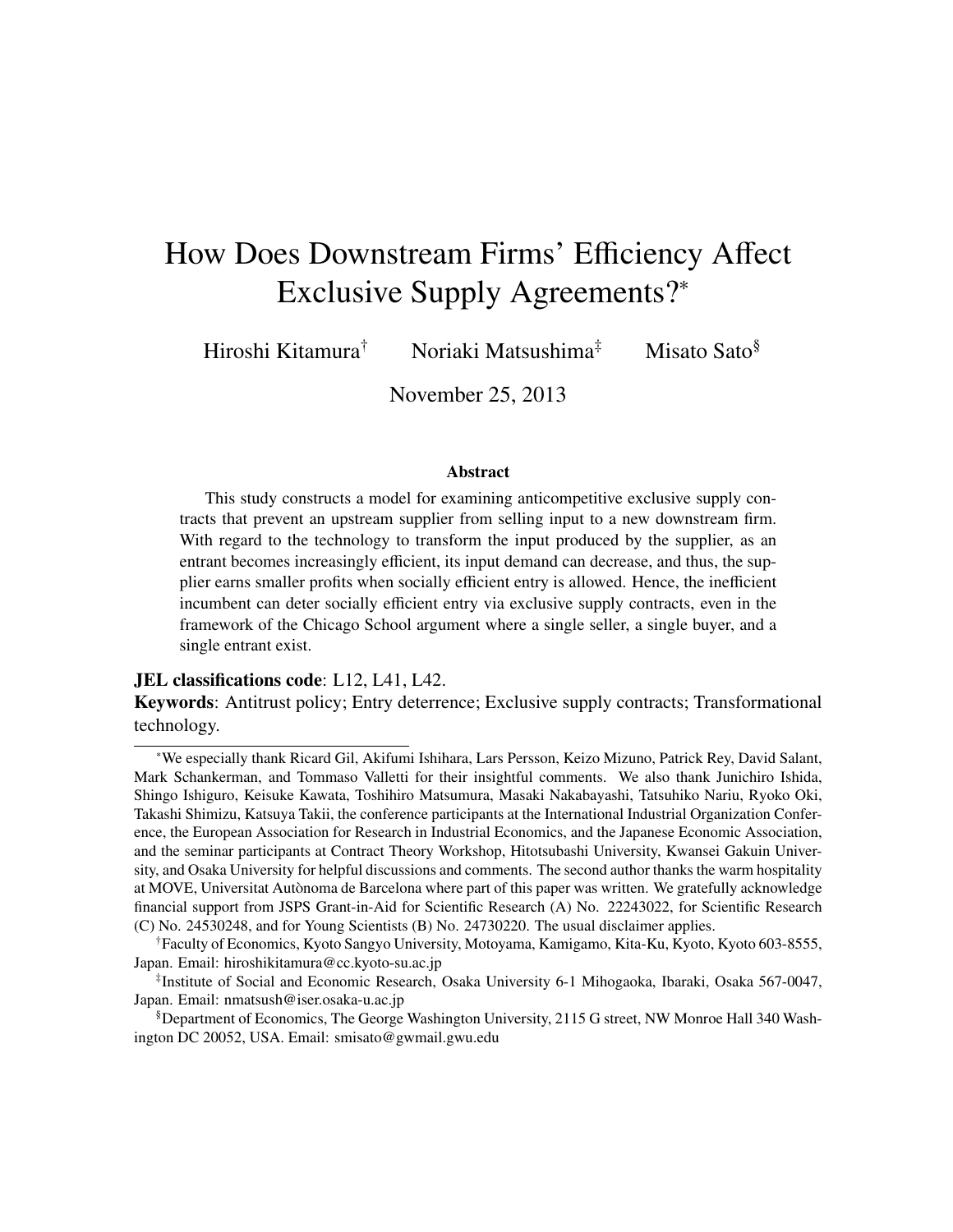# 1 Introduction

Among contracts concerned with vertical restraints (e.g., exclusive contracts, loyalty rebates, slotting fees, resale price maintenance, quantity fixing, and tie-ins), $1$  exclusive contracts have long been controversial, $2$  because, once signed, these can deter efficient entrants. Thus, such contracts seem to be anticompetitive—a view opposed by the Chicago School. For instance, by constructing a model of an exclusive contract between an upstream incumbent and a downstream buyer, Posner (1976) and Bork (1978) argue that the rational buyer does not sign such a contract to deter a more efficient entrant. The Chicago School argument remains highly influential.<sup>3</sup> In rebuttal of the Chicago School argument, post-Chicago economists indicate specific circumstances under which anticompetitive exclusive dealings occur.<sup>4</sup> Their studies, by extending the single-buyer model of the Chicago School argument to a multiple-buyer model, introduce scale economies wherein the entrant needs a certain number of buyers to cover its fixed costs (Rasmusen, Ramseyer, and Wiley, 1991; Segal and Whinston, 2000a) and the competition between buyers (Simpson and Wickelgren, 2007; Abito and Wright, 2008).

Although these studies investigate situations in which an upstream incumbent makes exclusive offers to downstream firms, in real business situations, downstream firms offer exclusive supply contracts to upstream firms. First, in the relationships between an input supplier and final good producers, the U.S. Federal Trade Commission (FTC) stopped a large drug maker from enforcing 10-year exclusive supply agreements for an essential ingredient.<sup>5</sup> Second, in the relationships between a final good producer and retailers, the FTC stopped a large

<sup>&</sup>lt;sup>1</sup>See, for example, Rey and Tirole (1986), Rey and Vergé (2010), and Asker and Bar-Issac (forthcoming). See also Rey and Tirole (2007) and Rey and Vergé (2008) for surveys of vertical restraints.

<sup>2</sup>Exclusive dealing agreements take various forms such as exclusive territories and exclusive rights (see, for instance, Mathewson and Winter, 1984; Rey and Stiglitz, 1995; Matsumura, 2003).

<sup>&</sup>lt;sup>3</sup>For the impact of the Chicago School argument on antitrust policies, see Motta (2004) and Whinston (2006).

<sup>&</sup>lt;sup>4</sup>In an early contribution, Aghion and Bolton (1987) propose a model in which exclusion does not always occur. However, when it does, it is anticompetitive. See also a study by Bernheim and Whinston (1998), which explores the market circumstances under which an exclusive contract can exclude rival incumbents.

<sup>5</sup>*FTC v. Mylan Laboratories, Inc., Cambrex Corporation, Profarmaco S.r.l., and Gyma Laboratories of America, Inc*., No.X990015-1 (http://www.ftc.gov/os/caselist/x990015ddc.shtm).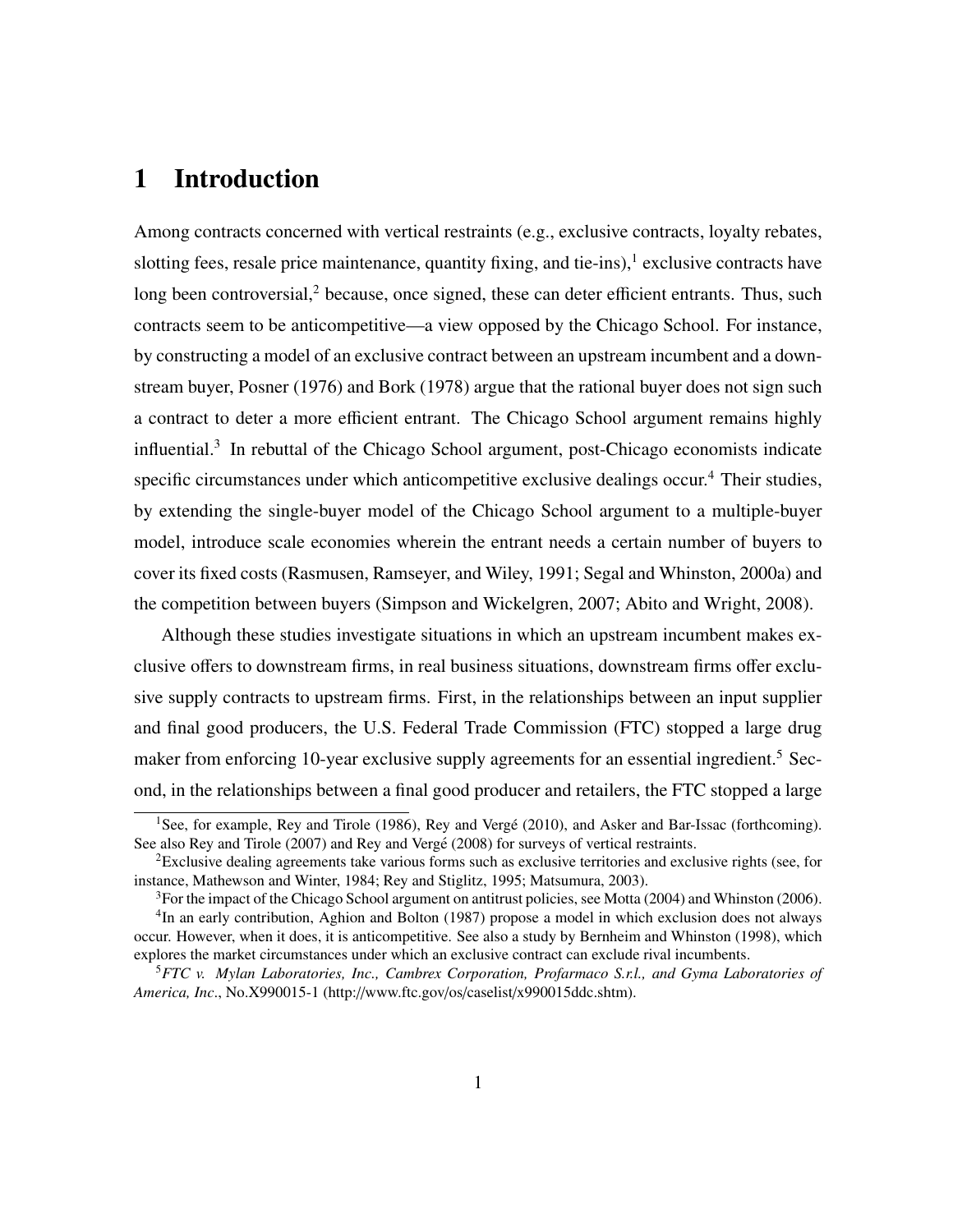toy retailer from preventing toy manufacturers from selling to warehouse clubs.<sup>6</sup> More recently, the Japan Fair Trade Commission stopped an online gaming company from preventing mobile game developers from providing their games through a rival online gaming company.<sup>7</sup> Hence, this study aims to ascertain the existence of anticompetitive exclusive supply contracts that prevent an upstream supplier from selling inputs to a new downstream entrant.

This study presents a model of anticompetitive exclusive supply contracts by inverting the vertical relationship in the Chicago School argument. The presented model comprises one upstream supplier and one downstream incumbent. A new downstream firm, which needs an input produced by the upstream supplier, appears as an entrant. The incumbent then offers an exclusive supply contract to the upstream supplier, as in the standard models of anticompetitive exclusive dealing. If the contract is achieved, then the new entrant cannot enter the market.

Under the standard model setting above, we consider an efficiency measure to evaluate the efficiency of the incumbent and entrant downstream firms. We introduce the measure that the entrant is more efficient than the incumbent in terms of a transformational technology of an input produced by the upstream supplier; that is, the entrant demands a smaller quantity of inputs from the supplier to produce one unit of final product. Thus, in terms of per unit production cost, the entrant is more efficient than the incumbent. The efficiency measure in this study cannot be neglected, because economists have reported large differences in producer productivity within industries. For example, Syverson (2004) finds large productivity differences even within narrowly defined industries in the U.S. manufacturing sector; with the same measured inputs, the output of the plant at the 90th percentile of the productivity distribution is almost twice as much as that of the plant at the 10th percentile.<sup>8</sup> Note that the presented model differs not only in relation to the market structure where exclusion occurs,

<sup>6</sup>*Toys"R"Us, Inc., v. FTC*, No.98-4107 (http://www.ftc.gov/os/adjpro/d9278/toyrus.pdf). Another antitrust case was *The Garment District, Inc., v. Belk Stores Service, Inc., Mathews-Belk Company, Jantzen, Inc*., No.85- 2362 (https://bulk.resource.org/courts.gov/c/F2/799/799.F2d.905.85-2362.html). See Comanor and Rey (2000) for detailed discussions.

 $^{7}$ http://www.jftc.go.jp/en/pressreleases/yearly-2011/jun/individual-000427.html.

<sup>&</sup>lt;sup>8</sup>See Syverson (2011) for details on a survey he conducted in this regard.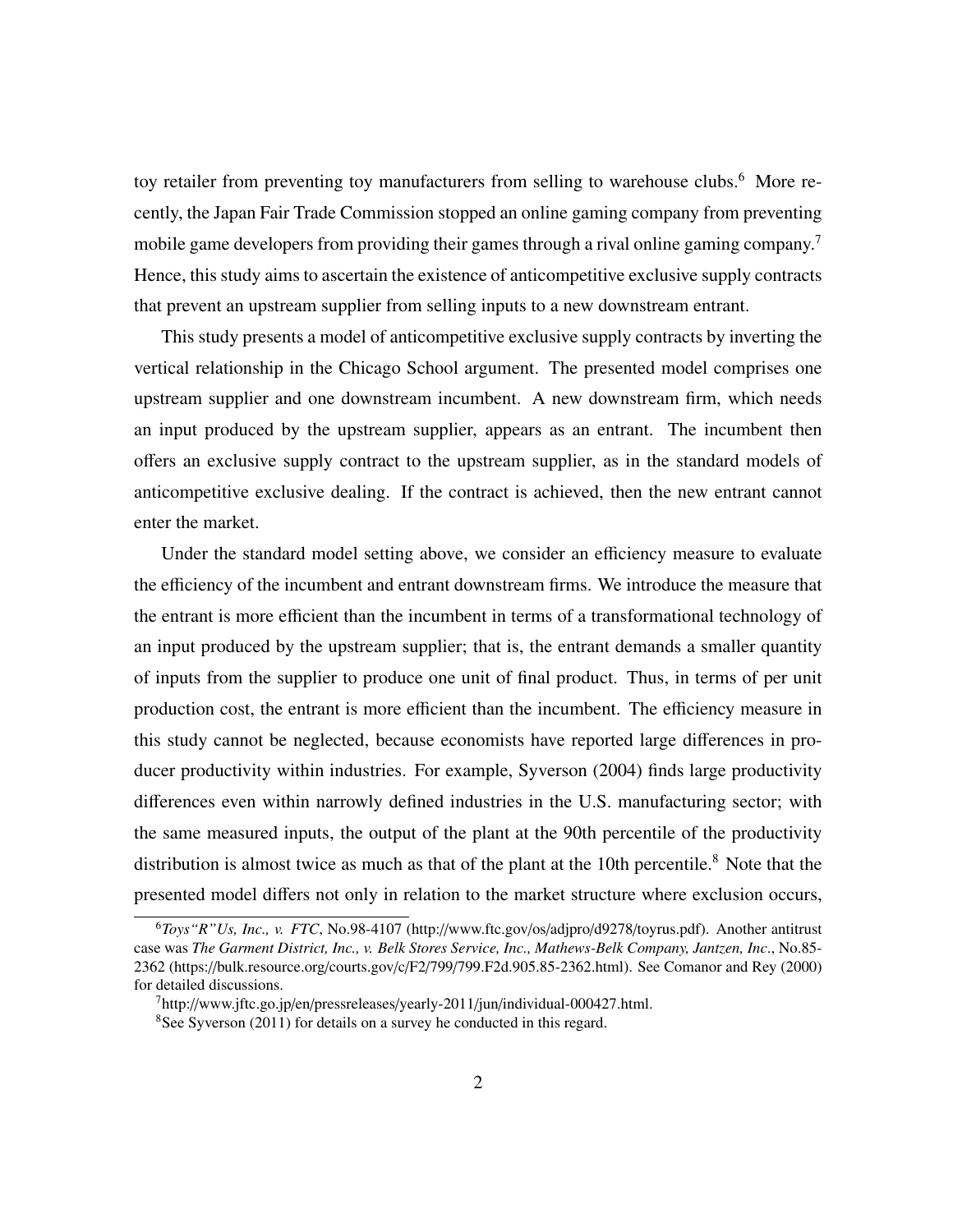but also in the efficiency measure of the incumbent and entrant. Previous studies on anticompetitive exclusive contracts assume that the (exogenous) marginal cost of an upstream entrant is lower than that of an upstream incumbent. However, these studies do not consider the efficiency measure employed in our study, because they focus on entry deterrence in the upstream market.

This study shows that when the entrant is efficient in terms of the transformational technology of an input produced by the upstream supplier, the incumbent and the upstream supplier can sign exclusive supply contracts to deter socially efficient entry even in the framework of the Chicago School argument where a single seller, a single buyer, and a single entrant exist. More precisely, when the entrant and the incumbent have similar efficiency levels, exclusion never occurs. However, as the entrant becomes increasingly efficient, exclusion can occur. To understand our results, consider the impact of socially efficient entry from the viewpoint of the upstream supplier. A socially efficient entry generates downstream competition and increases the final product output. This increases the demand for the input produced by the upstream supplier and, consequently, its profit. The demand expansion effect of socially efficient entry makes anticompetitive exclusive dealings difficult. However, as the entrant becomes increasingly efficient, it demands a smaller quantity of the input produced by the upstream supplier. In addition, such entry decreases the market share of the downstream incumbent, which demands a larger quantity of the input produced by the upstream supplier.<sup>9</sup> Therefore, as the entrant becomes efficient, its entry does not lead to a large increase in the demand for the input produced by the upstream supplier; that is, the upstream supplier does not welcome the highly efficient entrant. This induces the upstream supplier to engage in anticompetitive exclusive dealings to deter socially efficient entry into the downstream market.

This study also shows that the relation between the likelihood of exclusion and the entrant's efficiency is non-monotonic; that is, exclusion is more (less) likely to occur if the

<sup>&</sup>lt;sup>9</sup>If the downstream firms compete in quantity, an improvement in the entrant's efficiency gradually diminishes the market share of the downstream incumbent. If the downstream firms compete in price and the goods are perfect substitutes, the market share of the downstream incumbent is zero, that is, a drastic depression of its market share occurs.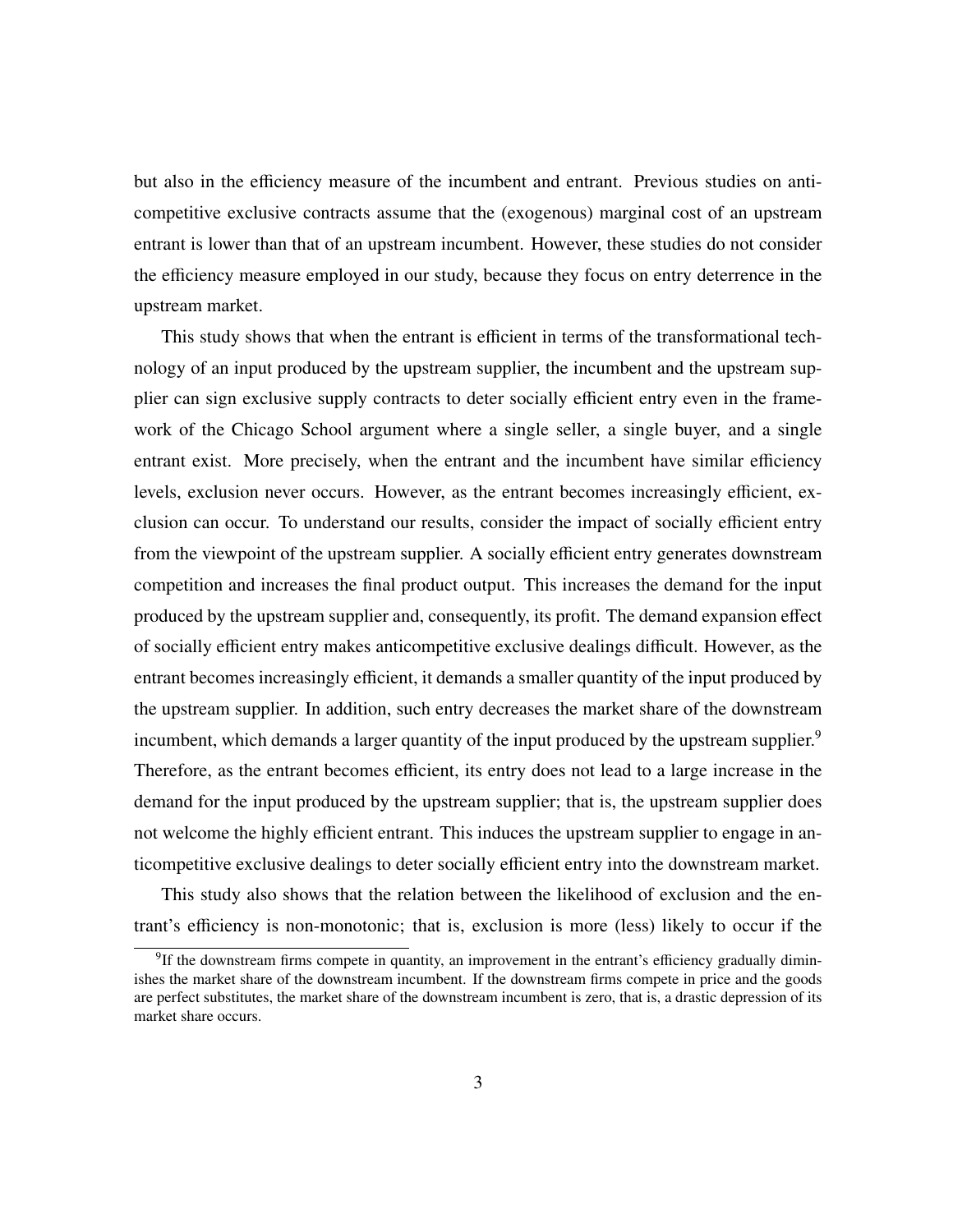entrant's efficiency is at an intermediate (significantly high) level. When the entrant becomes sufficiently efficient, it can monopolize the downstream market; in other words, the incumbent's existence does not constrain the entrant's pricing. Given this significant efficiency difference between the downstream firms, if the entrant's efficiency improves further, the price of final products decreases, and this leads to an expansion of the downstream market, which benefits the upstream supplier. Therefore, exclusion is less likely to occur if the efficiency level of the entrant is significantly high.

Moreover, this study shows that exclusion is more likely to occur if the upstream supplier's efficiency is high, rather than if it is low. Although the existence of an entrant with more efficient technology than the incumbent decreases the demand for the input and the upstream supplier's profits, it also reduces the production cost of the upstream supplier, which improves this supplier's profits. However, this positive effect does not work well if the upstream supplier is highly efficient, and therefore, exclusion is more likely to occur in this case.

A few studies do address anticompetitive exclusive supply contracts,<sup>10</sup> notably, Comanor and Rey (2000). They point out that the downstream incumbent's outside option to buy inputs from outside upstream suppliers is a key factor in the emergence of anticompetitive exclusive supply agreements. Because the outside option diminishes the downstream incumbent's incentive to offer a higher wholesale price, the efficient downstream entrant does not offer a higher wholesale price either. Therefore, the upstream supplier cannot earn higher profits even when socially efficient downstream entry occurs, which induces the upstream supplier to engage in anticompetitive exclusive dealings. By contrast, the present study does not consider the downstream incumbent's outside option but explores how downstream firms' technology difference affects anticompetitive exclusive supply agreements.

This study is also related to the literature on anticompetitive exclusive dealings to de-

<sup>10</sup>Recently, by inverting the vertical relationship analyzed by Simpson and Wickelgren (2007) and Abito and Wright (2008), Oki and Yanagawa (2011) show that upstream competition induces upstream suppliers to sign exclusive supply contracts because it forces upstream suppliers to always earn low profits.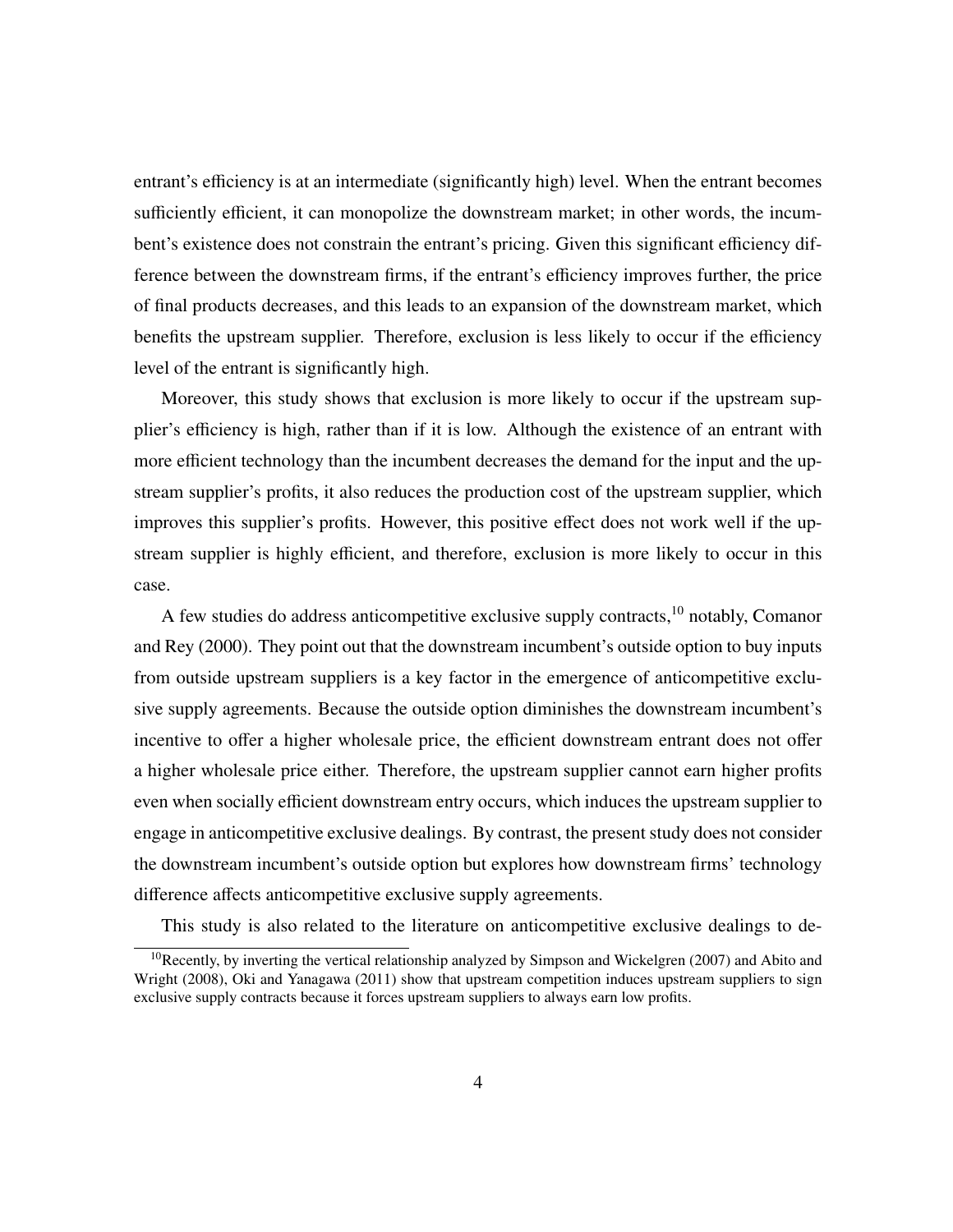ter upstream entrants.<sup>11</sup> Fumagalli and Motta  $(2006)$  propose an extension of the model framed by Rasmusen, Ramseyer, and Wiley (1991) and Segal and Whinston (2000a) where buyers are competing firms.<sup>12</sup> They show that intense downstream competition reduces the possibility of exclusion. However, Simpson and Wickelgren (2007) and Abito and Wright (2008) point out that this result depends on the assumption that buyers are undifferentiated Bertrand competitors who need to incur epsilon participation fees to stay active. They show that if buyers are differentiated Bertrand competitors, then intense downstream competition enhances exclusion even in the presence of epsilon participation fees.<sup>13</sup>

Wright (2008) and Argenton (2010) explore extended models of exclusion with downstream competition where the incumbent and a potential entrant produce horizontally and vertically, respectively, a differentiated product. Both studies show that the resulting exclusive dealing is anticompetitive.<sup>14</sup> Furthermore, economists have recently analyzed anticompetitive exclusive dealings from an experimental perspective (Landeo and Spier, 2009, 2012;

<sup>&</sup>lt;sup>11</sup>Certain studies examine procompetitive exclusive dealings. Marvel (1982), Besanko and Perry (1993), Segal and Whinston (2000b), de Meza and Selvaggi (2007), and de Fontenay, Gans, and Groves (2010) investigate the role of exclusive dealing in encouraging non-contractible investments. Chen and Sappington (2011) study the impact of exclusive contracts on industry R&D and welfare. Fumagalli, Motta, and Rønde (2012) examine the interaction between procompetitive and anticompetitive effects. They show that the investment promotion effect of exclusive dealing may facilitate anticompetitive exclusive dealing. In addition, Argenton and Willems (2012) study the trade-off between the positive effect (risk sharing) and the negative effect (exclusion) of exclusive contracts. Giacomo and Vincenzo (2013) explore the procompetitive effects of exclusive contracts in an adverse selection model where differentiated firms compete in nonlinear prices. Another motivation to consider exclusive dealing is to solve the commitment problem of Hart and Tirole (1990), which arises when a single upstream firm sells to multiple retailers with two-part tariffs under unobservable contracts. See also O'Brien and Shaffer (1992), McAfee and Schwartz (1994), and Rey and Verge (2004). ´

 $12$ Fumagalli and Motta (2008) also show that exclusion with scale economies arises because of coordination failure among buyers even when the incumbent does not have a first-mover advantage in making exclusive offers. Doganoglu and Wright (2010) explore exclusion in the presence of network externalities, an example of scale economies.

<sup>&</sup>lt;sup>13</sup>See also Wright's (2009) study, which corrects the result of Fumagalli and Motta (2006) in the case of two-part tariffs.

<sup>&</sup>lt;sup>14</sup>Kitamura (2010, 2011) also explores the extended model—first, in the presence of multiple entrants, and next, in the presence of financial constraints. Johnson (2012) extends the models in the presence of adverse selection. Kitamura, Sato, and Arai (forthcoming) explore the model when the incumbent can establish a direct retailer. DeGraba (2013) extends the models where a small rival that is more efficient at serving some portion of the market can make exclusive offers. These studies show that the resulting exclusive dealings are anticompetitive. In contrast, Gratz and Reisinger (2013) show that exclusive contracts can possibly have procompetitive effects, if downstream firms compete imperfectly and contract breaches are possible.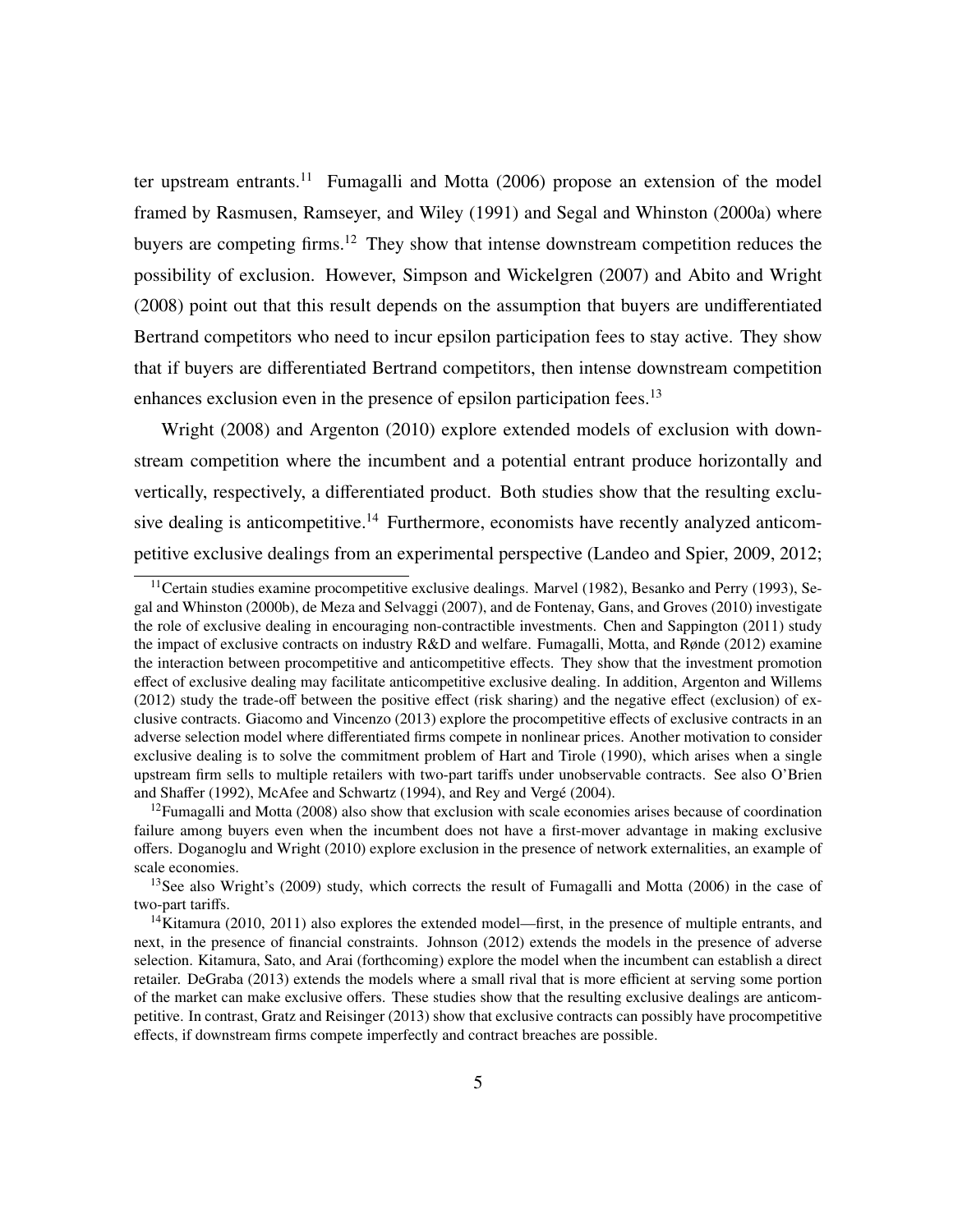Smith, 2011; Boone, Müller, and Suetens, forthcoming).

The remainder of this paper is organized as follows. In Section 2, we construct the basic environment of the model. In Section 3, we analyze the case where downstream firms compete in price. In Section 4, we provide discussions and in Section 5, concluding remarks. In Appendix A we present the proofs of results under price competition, In Appendix B, we analyze the case where downstream firms compete in quantity.

# 2 Preliminaries

This section develops the basic environment of the model. We first explain the basic characteristics of players in the model in Section 2.1. Then, the timing of the game is introduced in Section 2.2. Finally, we introduce the design of exclusive supply contracts in Section 2.3. For convenience, we consider the relationships between input suppliers and final good producers, although this model is suitable for a much more general application. For example, the model can be applied to the relationships between final good producers and retailers.

### 2.1 Upstream and downstream markets

The downstream market is composed of an incumbent  $D_I$  and an entrant  $D_E$ . Each of them produces a unit of final product using an input exclusively produced by an upstream supplier *U*. For this supplier, the marginal cost is  $c \geq 0$  and *w* is the wholesale price of the input offered.

Downstream firms differ in the production technology. Incumbent *D<sup>I</sup>* produces a unit of final product using one unit of the input. The transformation technology is denoted by

$$
Q_I=q_I,
$$

where  $Q_I(q_I)$  is the amount of the output (input) for incumbent  $D_I$ . The per unit production cost of downstream incumbent  $D_I$ ,  $c_I$ , is denoted by

$$
c_I = w.\t\t(1)
$$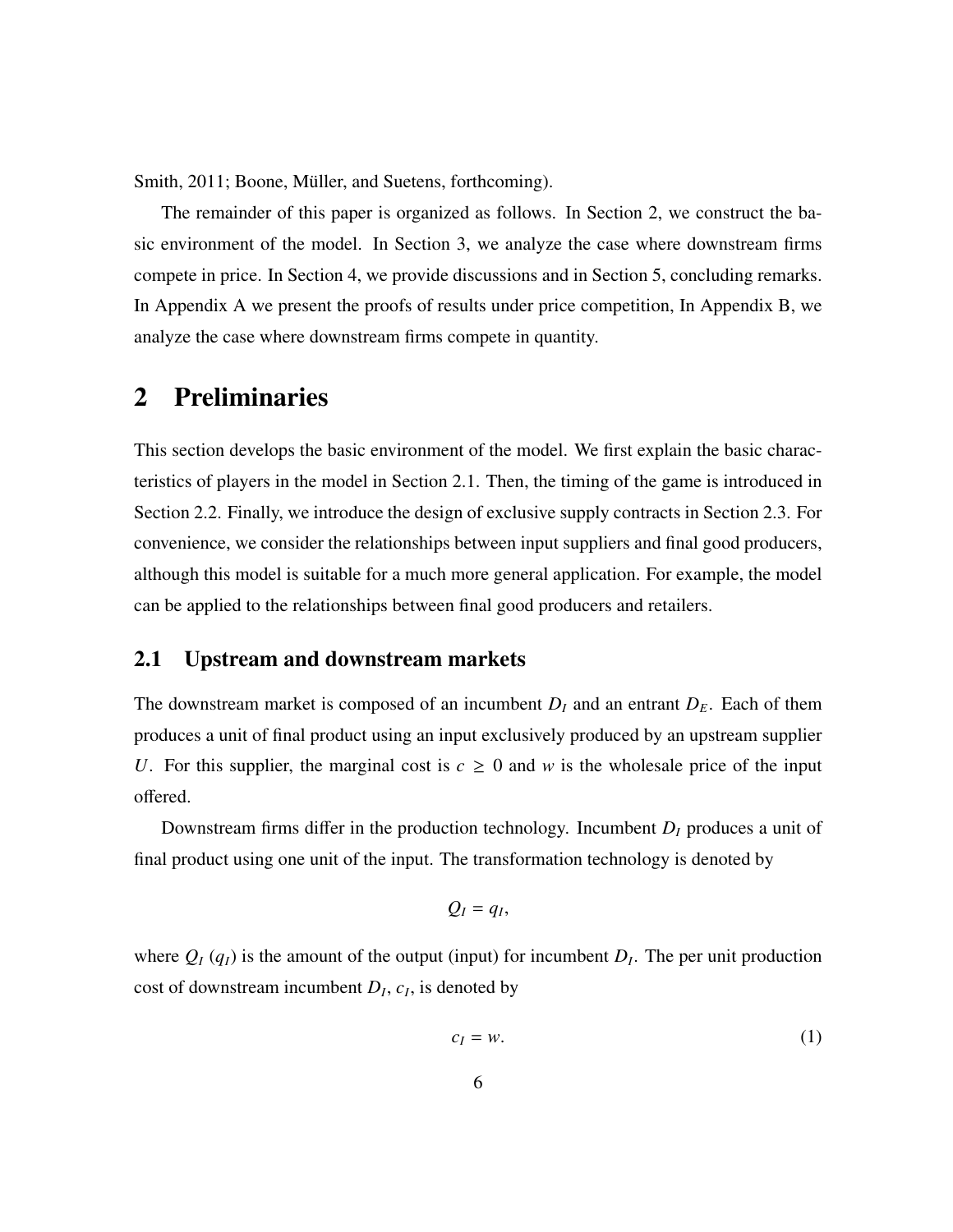In contrast, entrant  $D_E$  produces a unit of final product using *k* units of the input, where *k* is a positive constant. The transformation technology is denoted by

$$
Q_E=q_E/k,
$$

where  $Q_E(q_E)$  is the amount of the output (input) for entrant  $D_E$ . The per unit production cost of entrant  $D_E$ ,  $c_E$ , is denoted by

$$
c_E = kw. \tag{2}
$$

Equation (2) implies that entrant  $D_E$  becomes efficient (that is, the per unit cost of entrant  $D_E$ decreases) as *k* decreases. We assume that  $0 < k < 1$ . On comparing (1) with (2), it is easy to see that entrant  $D_E$  is more efficient than incumbent  $D_I$  in terms of per unit production cost.

There are two interpretations of this assumption. First, in the relationships between an input supplier and final good producers, entrant *D<sup>E</sup>* has the efficient technology that allows it to reduce the use of input or to reduce defective products. Second, in the relationships between a final good producer and retailers, entrant retailer *D<sup>E</sup>* is better at supply-chain management than the incumbent, owing to which it need not hold excess inventories of final products produced by final good producer *U*.

The efficiency measure of downstream firms in this study differs from that in previous studies on anticompetitive exclusive dealing. Previous studies do not focus on the difference in the transformational technology of the input, because they explore the existence of entry deterrence in the upstream market. In measuring the upstream firms' efficiency, it is natural and robust to assume that the price of input supplied by competitive sectors differs for the upstream firms and that the upstream entrant has the smaller per unit production cost because it has an advantage, namely, the transformational technology of the competitively supplied input. In contrast, this study focuses on the existence of entry deterrence in the downstream market. The difference in transformational technology of input produced by the upstream supplier is an important efficiency measure for downstream firms.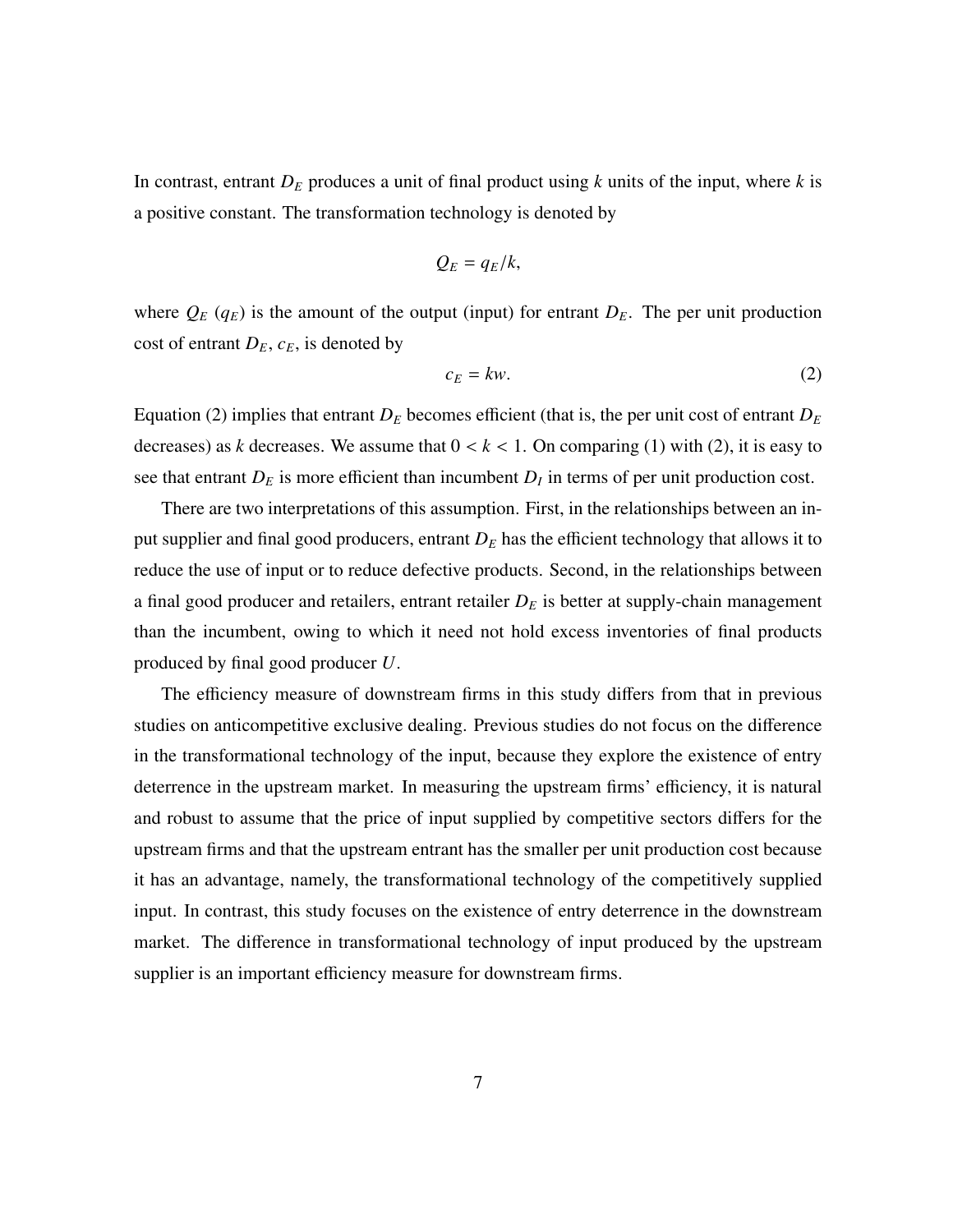### 2.2 Timing of the game

The timing of the game is as follows (see also Figure 1). The model consists of four stages. In Stage 1, the downstream incumbent  $D<sub>I</sub>$  offers an exclusive supply contract to the upstream supplier *U*. This contract involves some fixed compensation  $x \geq 0$ . Supplier *U* decides whether to accept this offer. In Stage 2, entrant  $D<sub>E</sub>$  decides whether to enter the downstream market. We assume that the fixed cost of entry  $f(> 0)$  is sufficiently small such that if entrant  $D_E$  is active, it could earn positive profits. In Stage 3, supplier *U* offers a linear wholesale price of the input, *w*, to the active downstream firm(s). There are two cases (see Figure 2). If supplier  $U$  accepts the exclusive supply offer in Stage 1, then it offers the input price  $w^a$  only to incumbent  $D_I$ ; the superscript '*a*' indicates that supplier *U* accepted the offer. In contrast, if supplier  $U$  rejects the exclusive supply offer in Stage 1, then it offers the input price  $w<sup>r</sup>$  to all active downstream firms; the superscript '*r*' indicates that supplier *U* rejected the offer. We assume that supplier *U* cannot offer different wholesale prices to downstream firms (in Section 4, we discuss the case where such price discrimination is possible). In Stage 4, active downstream firms order the input and compete in the final market. If entry arises in Stage 2, then incumbent  $D_I$  and entrant  $D_E$  compete. Incumbent  $D_I$ 's profit in the case when supplier *U* accepts (rejects) the exclusive offer is denoted by  $\pi_l^a$  ( $\pi_l^r$ ), and supplier *U*'s profit in the case when it accepts (rejects) the exclusive offer is denoted by  $\pi_U^a(\pi_U^r)$ .

### 2.3 The design of exclusive supply contracts

Given the equilibrium outcomes in the subgame following Stage 1, we derive the essential conditions for an exclusive supply contract. For the existence of an exclusion equilibrium, the equilibrium transfer  $x^*$  needs to satisfy the following two conditions.

First, it has to satisfy individual rationality for the downstream incumbent  $D<sub>I</sub>$ ; that is, incumbent  $D_I$  must earn higher operating profits under exclusive dealing, such that

$$
\pi_I^a - x \ge \pi_I^r. \tag{3}
$$

Second, it has to satisfy individual rationality for the upstream supplier *U*; that is, the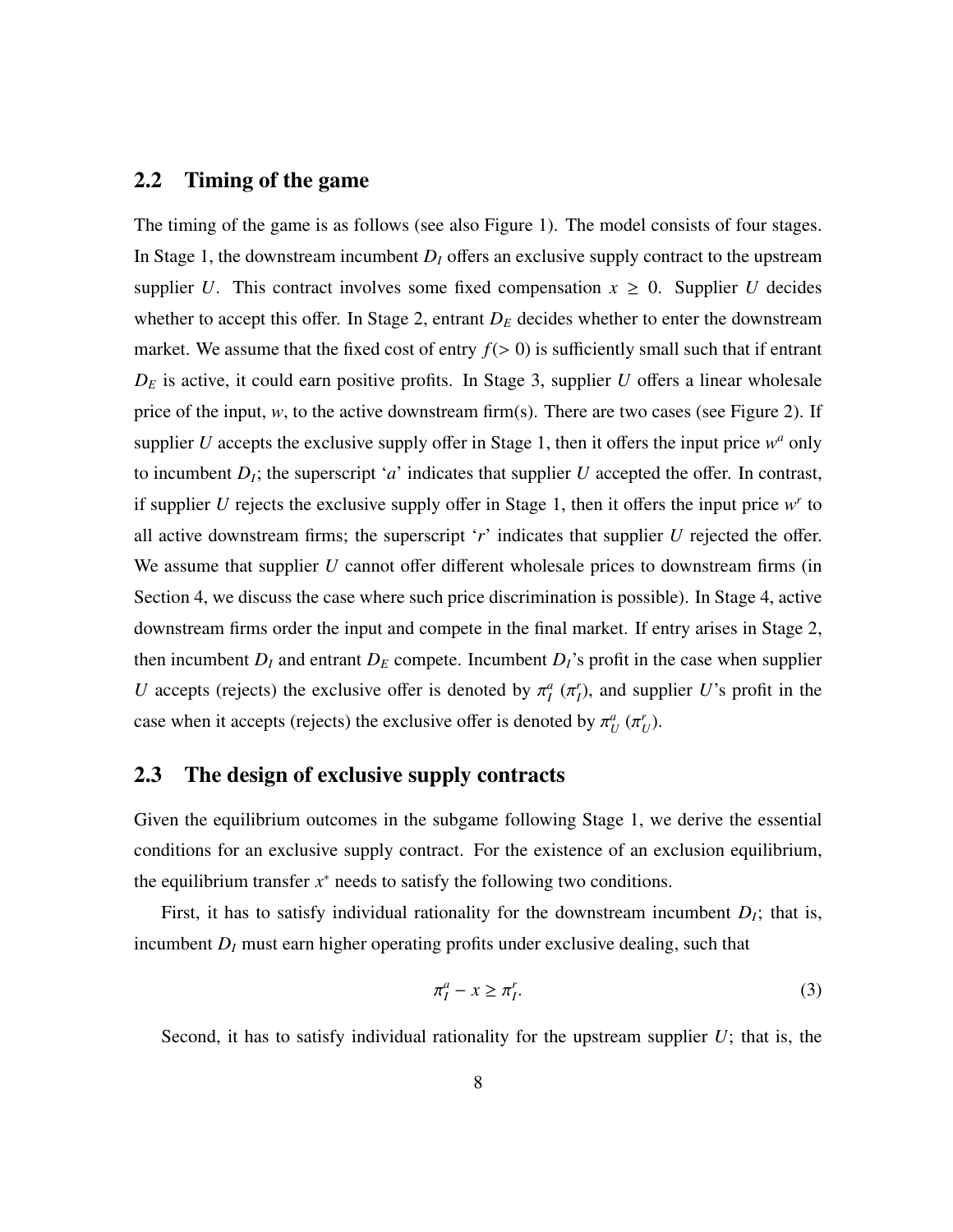compensation amount *x* must induce supplier *U* to accept the exclusive supply offer, because

$$
x + \pi_U^a \ge \pi_U^r. \tag{4}
$$

From the above conditions, it is easy to see that an exclusion equilibrium exists if and only if inequalities (3) and (4) hold simultaneously. This is equivalent to the following condition:

$$
\pi_I^a + \pi_U^a \ge \pi_I^r + \pi_U^r. \tag{5}
$$

Condition (5) implies that for the existence of anticompetitive exclusive supply contracts, we need to examine whether exclusive supply agreements increase the joint profits of incumbent *D<sup>I</sup>* and supplier *U*.

# 3 Price Competition

This section considers the existence of anticompetitive exclusive dealings to deter the socially efficient entry of entrant *D<sup>E</sup>* when downstream firms are undifferentiated Bertrand competitors. We assume that a general demand function  $Q(p)$  is continuous and  $Q'(p) < 0$ . We assume that demand from the downstream firm  $D_i$ , where  $i \in \{I, E\}$ , depends not only on its price but also on that of the downstream firm *D*<sup>−</sup>*<sup>i</sup>* . The quantity that consumers demand from  $D_i$  is  $Q(p_i)$  when  $p_i < p_{-i}$  and 0 when  $p_i > p_{-i}$ . When  $p_i = p_{-i}$ , the downstream firm with the lower per unit production cost supplies the entire quantity  $Q(p_i)$ .<sup>15</sup> For notational convenience, we define  $p^*(z)$  and  $\Pi^*(z)$  as follows:

$$
p^*(z) \equiv \arg \max_{p} (p - z) Q(p),
$$
  
\n
$$
\Pi^*(z) \equiv (p^*(z) - z) Q(p^*(z)),
$$
\n(6)

where  $z \ge 0$ . As often assumed in industrial organization literature, we assume that the second-order condition is satisfied, that is,

<sup>&</sup>lt;sup>15</sup>This assumption avoids open-set problems in defining equilibria. See, for example, Abito and Wright (2008).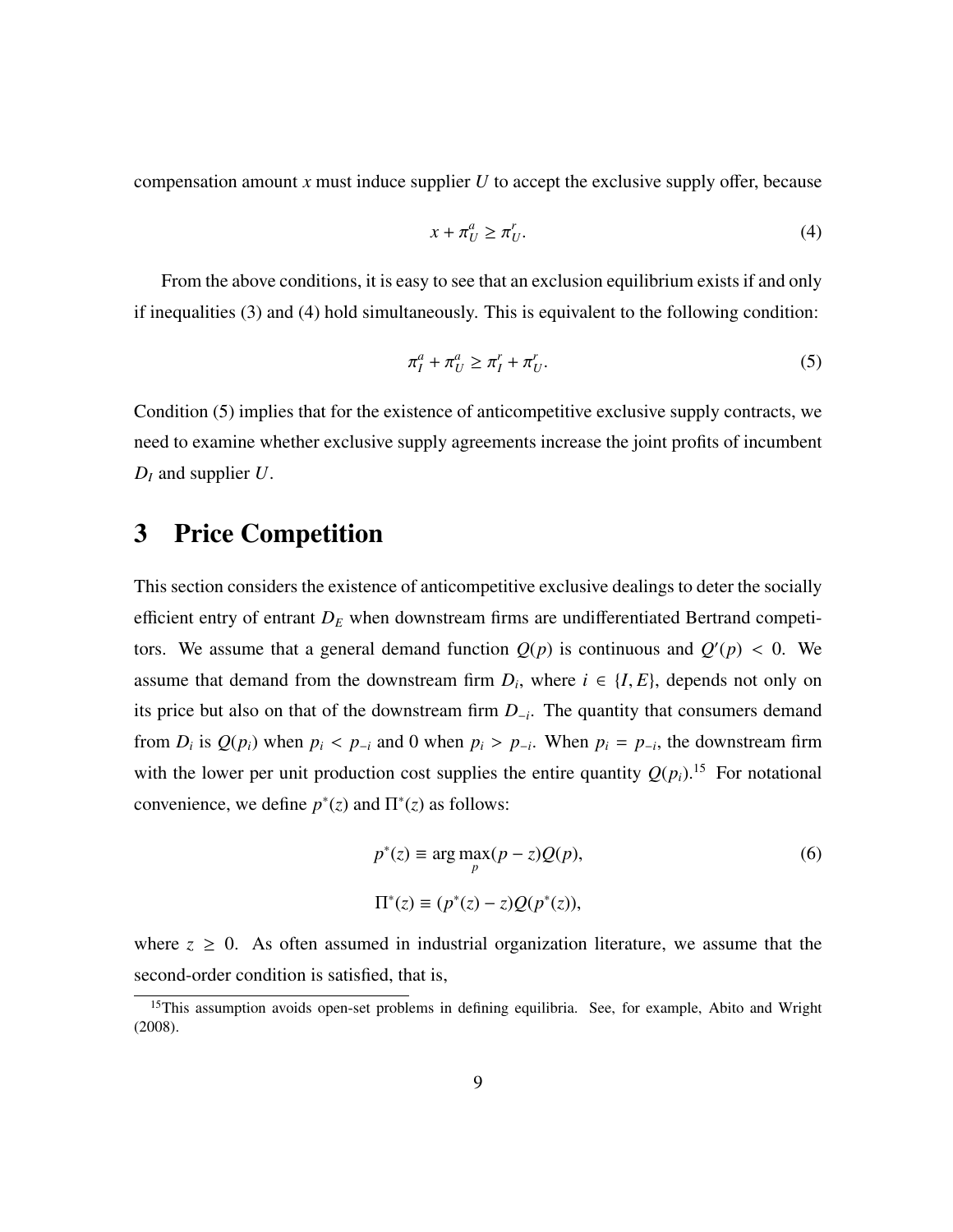Assumption 1. *The following inequality is satisfied:*

$$
2Q'(p) + (p - z)Q''(p) < 0.
$$

We first consider the case where supplier *U* accepts the exclusive offer in Stage 1. In this case, it can supply only to incumbent  $D<sub>I</sub>$ . Given the input price  $w<sup>a</sup>$ , incumbent  $D<sub>I</sub>$  optimally chooses  $p_I^a(w^a) = p^*(w^a)$  in Stage 4. By anticipating this pricing, supplier *U* sets the input price for incumbent  $D_I$  to maximize its profit in Stage 3.

$$
w^{a} = \arg \max_{w} (w - c) Q(p^*(w)).
$$
 (7)

We assume that the second-order condition is satisfied. Because we have  $w^a > c$  in the equilibrium, the equilibrium price level  $p^*(w^a)$  does not maximize the joint profits of incumbent  $D_I$  and supplier  $U$ ; that is, the double marginalization problem occurs.

$$
\pi_I^a + \pi_U^a = (p^*(w^a) - c)Q(p^*(w^a)) < \Pi^*(c). \tag{8}
$$

The entry deterrence allows incumbent  $D_I$  to earn higher operating profits. However, incumbent  $D_I$  and supplier  $U$  cannot maximize their joint profits, because of the double marginalization problem.

We next consider the case where supplier *U* rejects the exclusive supply offer in Stage 1. In this case, entrant *D<sup>E</sup>* enters the downstream market in Stage 2. In Stage 4, given the input price  $w^r$ , the downstream firms compete in price. Incumbent  $D<sub>I</sub>$  earns zero profits in this subgame; that is,  $\pi_I^r = 0$  for all  $0 < k < 1$ . In addition, downstream competition leads to two types of equilibria in Stage 4. The undifferentiated Bertrand competition leads to the following outcomes:

**Case (i)** Incumbent  $D_l$  offers  $p_l^{r(i)} = w^r$  and entrant  $D_E$  offers  $p_E^{r(i)} = w^r$ , if  $p^*(kw^r) \geq w^r$ .

**Case (ii)** Incumbent  $D_I$  offers  $p_I^{r(i)} = w^r$  and entrant  $D_E$  offers  $p_E^{r(i)} = p^*(kw^r)$ , if  $p^*(kw^r) \leq$ *w r* .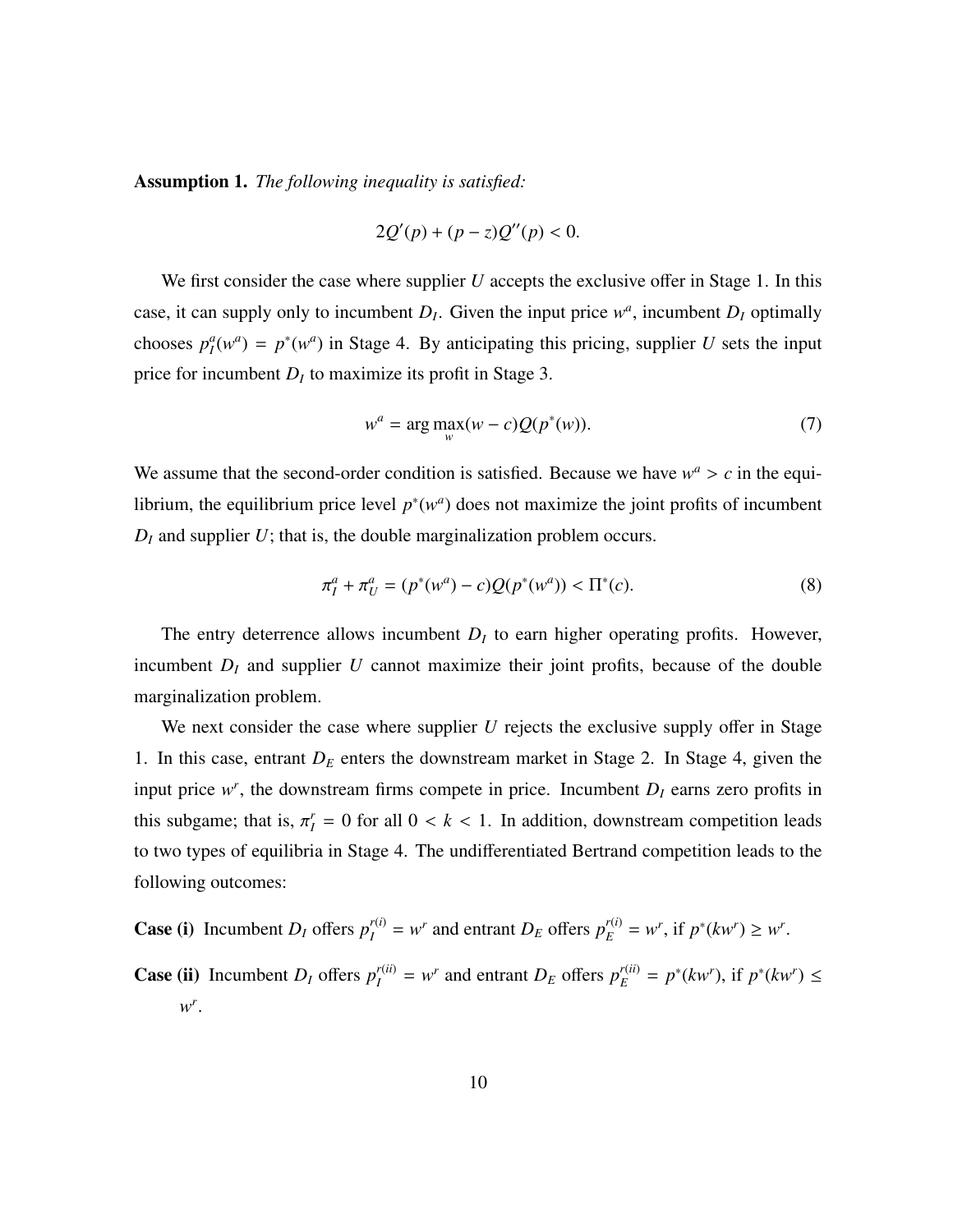In Case (i) (if  $p^*(kw^r) \geq w^r$ ), the marginal cost pricing of incumbent  $D_I$  binds the pricing of entrant  $D_E$ , which leads to  $p_E^{r(i)} = w^r$ . In Case (ii) (if  $p^*(kw^r) \leq w^r$ ), the marginal cost pricing of incumbent *D<sub>I</sub>* does not bind the pricing of entrant *D<sub>E</sub>*, which leads to  $p_E^{r(ii)} = p^*(kw^r)$ .

By anticipating this pricing in Stage 4, supplier *U* optimally chooses its input price in Stage 3. Note that for each case, we have a unique interior solution; that is, we have  $w^{r(i)} \in$  $[c, \infty)$  and  $w^{r(i)} \in [c, \infty)$ . However, each interior solution needs to satisfy the constraints  $(w^{r(i)} \in [c, p^*(w^r(k))]$  and  $w^{r(ii)} \in [p^*(w^r(k)), \infty)$ , where  $w^r(k)$  is the input price satisfying

$$
p^*(kw^r(k)) = w^r(k)
$$

for each  $k$  and is the threshold value at which the mode in Stage 4 changes from Case (i) to Case (ii). In the rest of this section, we first characterize the properties of each interior solution on the full domain  $[c, \infty)$  in Lemmas 1 and 2. We then consider the constraints of each interior solution in Lemma 3 and finally characterize the properties of supplier *U*'s profit in Lemma 4.

From now on, we characterize each interior solution on the full domain  $[c, \infty)$ . First, in Case (i), supplier *U* faces its input demand

$$
q_E^{r(i)} = kQ(p_E^{r(i)}) = kQ(w^r).
$$
\n(9)

Given this input demand, the upstream supplier *U* optimally chooses input price  $w^{r(i)} \equiv$ arg max<sub>*w<sup>r</sup>*  $k(w^r - c)Q(w^r)$  in Stage 3. By the maximization problem, we have the profit of</sub> supplier *U* as follows:

$$
\pi_U^{r(i)} = \max_{w^r} k(w^r - c)Q(w^r) = k\Pi^*(c).
$$
 (10)

Note that when  $k = 1$ ,  $\pi_U^{(i)} = \Pi^*(c)$ , which implies that entrant  $D_E$ 's entry allows supplier *U* to earn profits equivalent to the maximized value of the joint profits of supplier *U* and incumbent  $D<sub>I</sub>$ . From equations (8) and (10), we identify the following properties.

**Lemma 1.** *Under the interior solution*  $w^{r(i)} \in [c, \infty)$ ,  $\pi_U^{r(i)}$ *U have the following properties:*

*1.*  $\pi_U^{r(i)}$  $U^{(1)}_U$  is strictly increasing in k but decreasing in c.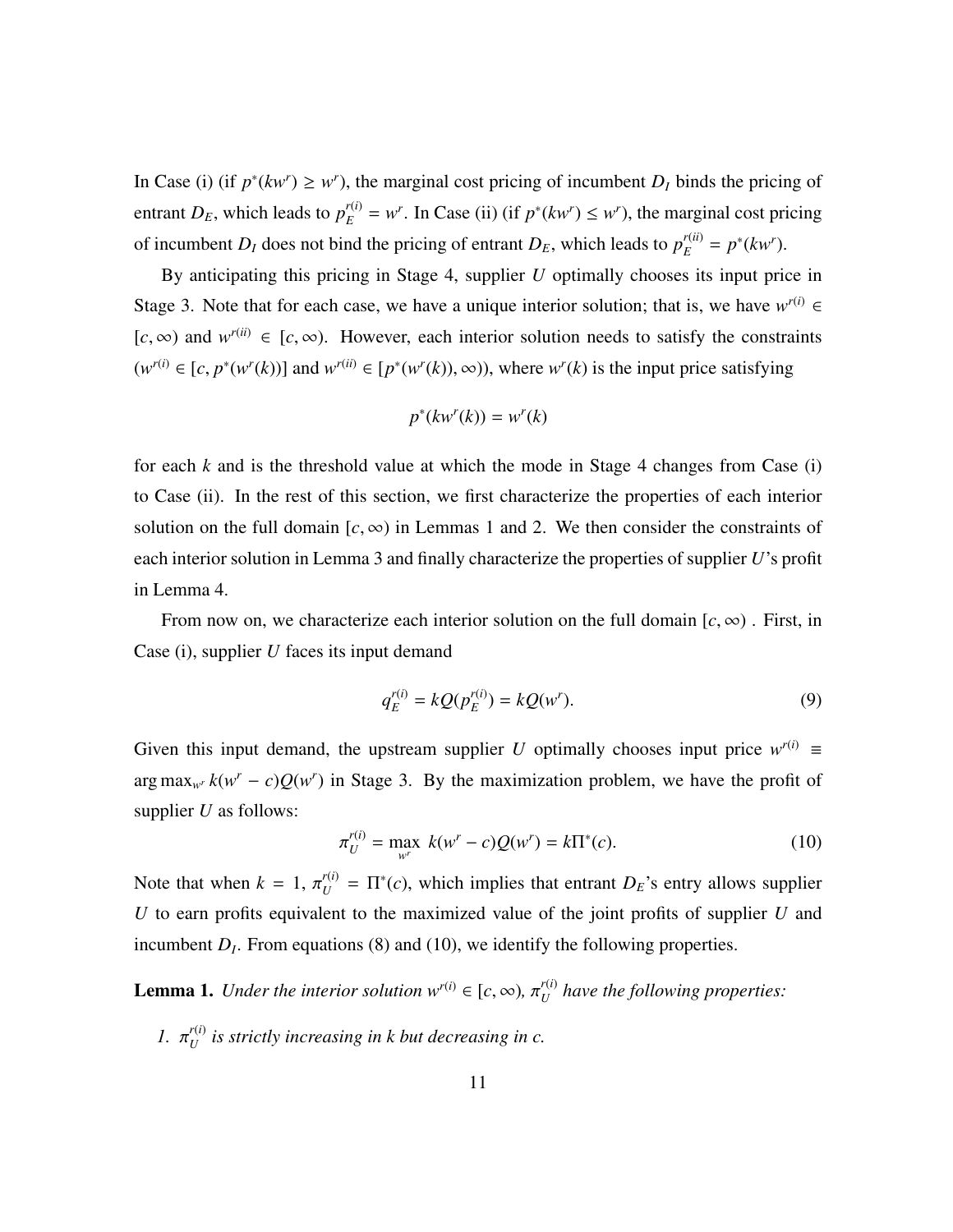- 2. *As*  $k \to 1$ ,  $\pi_U^{r(i)} \to \Pi^*(c)$ , which is strictly larger than  $\pi_I^a + \pi_U^a$ .
- *3. As*  $k \to 0$ ,  $\pi_U^{r(i)} \to 0$ .

Second, in Case (ii), supplier *U* faces its input demand  $q_E^{r(i)} = kQ(p^*(kw^r))$ . Given this input demand, supplier *U* chooses the input price to maximize its profit in Stage 3;

$$
\pi_U^{r(ii)} = \max_{w^r} (w^r - c) k Q(p^*(kw^r)) = \max_w \{ wQ(p^*(w)) - kcQ(p^*(w)) \}.
$$
 (11)

From equations (7) and (11), we identify the following properties.

**Lemma 2.** *Under the interior solution*  $w^{r(ii)} \in [c, \infty)$ ,  $\pi_{U}^{r(ii)}$ *U have the following properties:*

- *1.*  $\pi_U^{r(ii)}$  $U^{(u)}$  is strictly decreasing in k and c.
- 2. *As*  $k \to 1$ ,  $\pi_U^{r(i)} \to \pi_U^a$ .
- 3. *For any*  $c \ge 0$ *, as*  $k \to 0$ *,*  $\pi_U^{r(ii)} \to \pi_U^a|_{c=0}$ *.*
- *4. For*  $c = 0$ ,  $\pi_U^{r(ii)} = \pi_U^a|_{c=0}$ ,

*where*  $\pi_{U}^{a}|_{c=0}$  *is supplier U's profit level under the standard double marginalization problem when*  $c = 0$  (*see* (7)).

We now characterize these two equilibria on two domains,  $[c, w^r(k)]$  and  $[w^r(k), \infty)$ . The following lemma shows that at least one interior solution exists for all  $0 < k < 1$ .

**Lemma 3.** *For Cases (i) and (ii), at least one of the following holds, namely,*  $w^{r(i)} \in (c, w^r(k))$  $or w^{r(ii)} \in (w^r(k), \infty).$ 

Because we have  $\pi_U^{r(i)} = \pi_U^{r(i)}$  $U^{(ii)}$  for  $W^{(i)} = W^{(ii)} = W^{(i)}(k)$ , we can conclude that one of the interior solutions mentioned above becomes the optimal solution of supplier *U* in equilibrium. Therefore, exclusion is possible regardless of equilibrium types if we have

$$
\pi_I^a + \pi_U^a > \max{\{\pi_U^{r(i)}, \pi_U^{r(ii)}\}}.
$$
\n(12)

The following lemma characterizes the properties of max { *r*(*i*)  $U$ <sup>,  $\mu$ </sup> *r*(*ii*)  $U^{(u)}$ .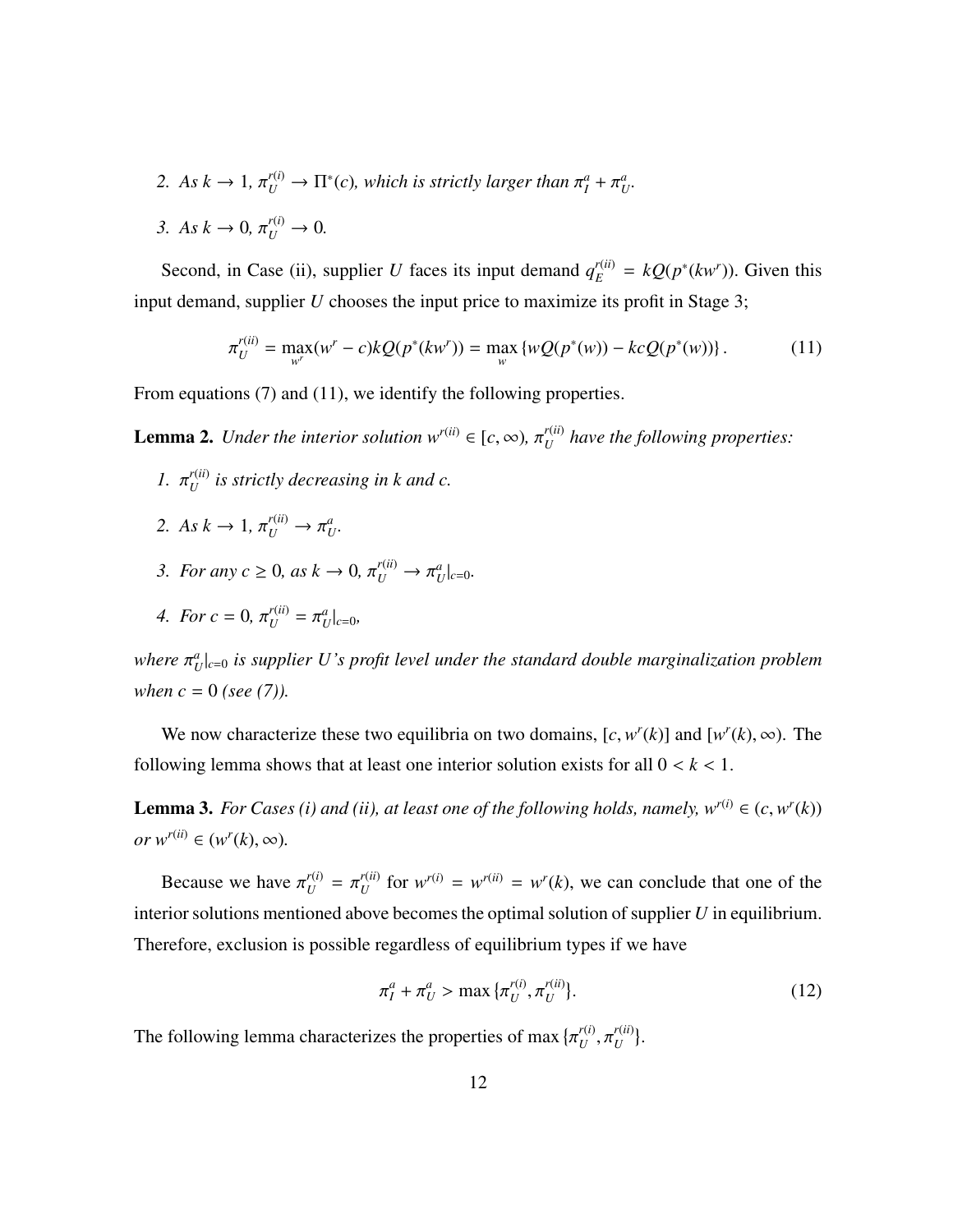**Lemma 4.** max $\{$ *r*(*i*)  $U$ <sup>,  $\mu$ </sup> *r*(*ii*)  $\binom{U^{(1)}}{U}$  has the following properties.

- *1. It is strictly decreasing in c.*
- *2. Its functional form is V-shaped with respect to k; that is, there exists a minimized value*  $k' \in (0, 1)$ *. More precisely, we have*

$$
\max \{\pi_U^{r(i)}, \pi_U^{r(ii)}\} = \begin{cases} \pi_U^{r(ii)} & \text{if } 0 < k \le k', \\ \pi_U^{r(i)} & \text{if } k' < k < 1. \end{cases}
$$

Figure 3 summarizes the property of max *r*(*i*)  $U$ <sup>,  $\mu$ </sup> *r*(*ii*)  $U^{(u)}$ . Note that the equilibrium outcomes when the exclusive supply offer is accepted do not depend on *k*. Therefore, exclusion is possible, if condition (12) holds for  $k = k'$ .

By combining the above arguments, we have the following proposition:

Proposition 1. *Suppose that the downstream firms are undi*ff*erentiated Bertrand competitors. Then, there can be an exclusion equilibrium when entrant*  $D_E$  *becomes efficient (that is, k < k* ∗ *), where*

$$
k^* \equiv \frac{\pi_I^a + \pi_U^a}{\Pi^*(c)}
$$

*More precisely,*

- *1. For k*<sup>∗</sup> <sup>≤</sup> *<sup>k</sup>* < <sup>1</sup>*, entry is a unique equilibrium outcome, and*
- *2. For k* < *<sup>k</sup>* ∗ *, the possibility of exclusion depends on the e*ffi*ciency of supplier U;*
	- *(a)* When supplier U is sufficiently efficient,  $0 \leq c \leq \tilde{c}$ , exclusion is possible for  $0 < k < k^*$ , where  $\tilde{c}$  is a threshold value such that  $\pi_U^a\big|_{c=0} = \pi_I^a + \pi_U^a$ .
	- *(b)* When supplier U is not too efficient,  $\tilde{c} \leq c$ , exclusion is possible for  $0 < k'' < k <$  $k^*$ , *if there exists*  $k'' < k^*$  *that satisfies*  $\pi_U^{r(ii)} = \pi_I^a + \pi_U^a$ .

This proposition implies that the possibility of exclusion depends not only on entrant  $D_E$ 's efficiency but also on that of supplier *U*. To clarify the property of Proposition 1, we show the results in Proposition 1 under a linear demand  $Q(p) = (a - p)/b$ , where  $a > c$  and  $b > 0$ .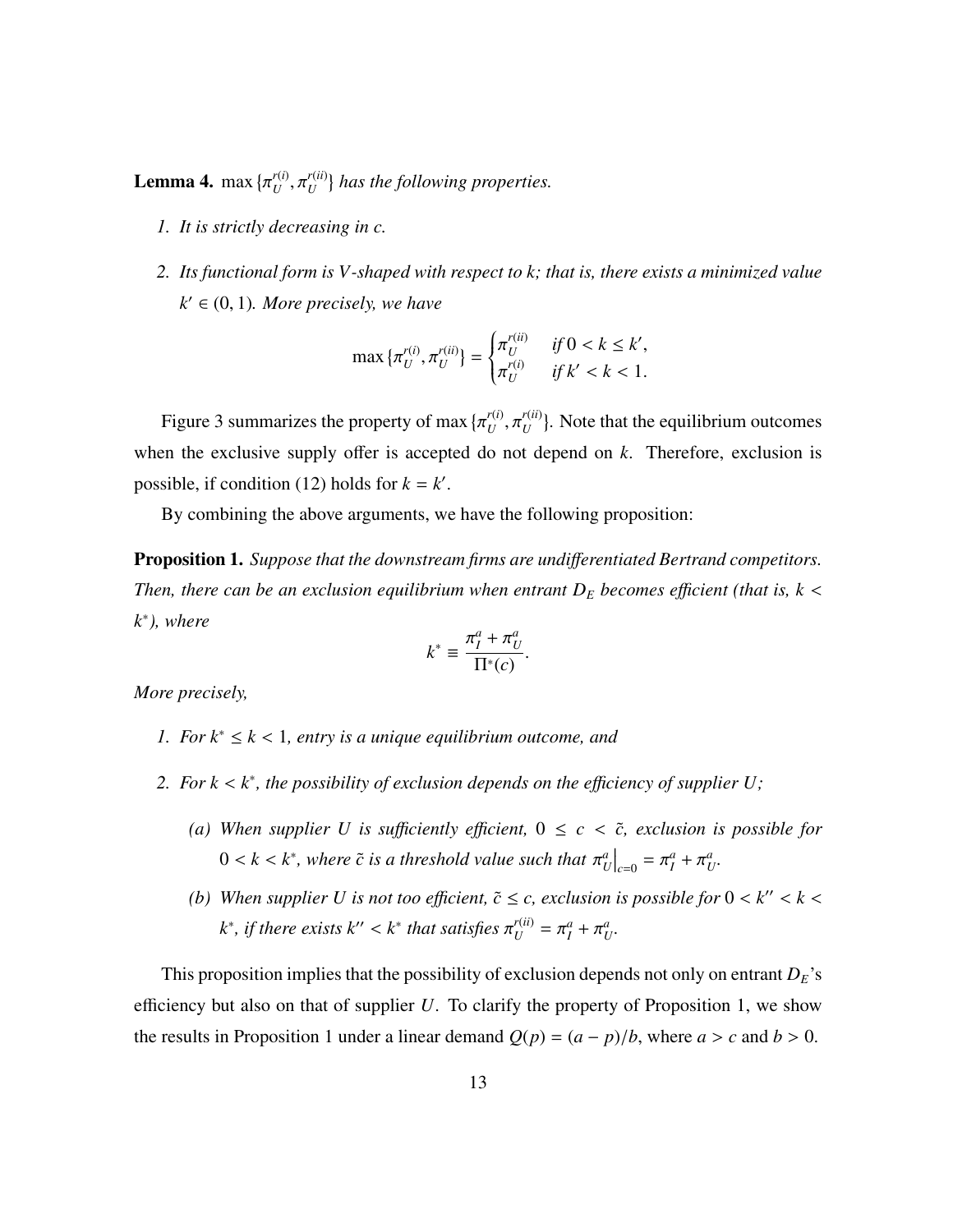**Remark 1.** *Under linear demand, exclusion of the highly efficient entrant*  $D_E$  *(k < 3/4) occurs if supplier U is su*ffi*ciently e*ffi*cient (c* < <sup>0</sup>.18*a is su*ffi*cient). More precisely,*

- *1. For*  $3/4 \leq k < 1$ , entry is a unique equilibrium outcome, and
- *2. For* <sup>0</sup> < *<sup>k</sup>* < <sup>3</sup>/4*, exclusion is a unique equilibrium outcome, if the upstream supplier U* is sufficiently efficient, that is,  $0 \leq c < \hat{C}(k)$  where

$$
\hat{C}(k) = \frac{a(\sqrt{6}-2)}{\sqrt{6}-2k}.
$$
\n(13)

*Note that*  $\partial \hat{C}(k)/\partial k > 0$ ,  $\hat{C}(k) \rightarrow a(3 - \bar{k})$ √  $\sqrt{6}$ /3  $\simeq$  0.1835*a* as  $k \to 0$ , and  $\hat{C}(k) \to 2a(6 - 1)$ √  $6)/15 \approx 0.4734a$  as  $k \to 3/4$ .

Figure 4 summarizes the result in Proposition 1 under linear demand. Under linear demand, we have  $k^* = 3/4$ ,  $k'' = (2a - (a - c))$ √  $\frac{\delta}{2c}$ , and  $\tilde{c} = (3 - \frac{1}{c})$ √  $6)a/3 \approx 0.1835a$ . In Appendix B, we explore the case where where downstream firms compete in quantity and show that exclusion may arise even when  $k > 3/4$ .

The result in Proposition 1 contrasts with those in the previous literature on anticompetitive exclusive dealings. In the previous literature, as the entrant becomes efficient, firms are unlikely to engage in anticompetitive exclusive dealings. In this study, on the contrary, anticompetitive exclusive dealings are likely to be observed as the entrant becomes efficient. In other words, an exclusive contract operates like the Luddites.<sup>16</sup>

The result in Proposition 1 is derived from the negative relationship between entrant  $D_E$ 's efficiency and the demand for the input. Equation (9) implies that the demand for the input decreases as entrant *D<sup>E</sup>* becomes efficient (as *k* decreases) in Case (i). The socially efficient entry of entrant  $D_E$  generates two effects. First, entrant  $D_E$ 's entry generates downstream competition and increases the production level of final goods. This expands the demand for the input and increases supplier *U*'s profit. Second, contrarily, entrant *DE*'s entry decreases incumbent  $D_I$ 's market share but increases its own market share—note that entrant  $D_E$  demands a smaller amount of the input, unlike incumbent *D<sup>I</sup>* . This reduces the total demand for

<sup>16</sup>See, for example, Hobsbawm (1952) and Mokyr (1992).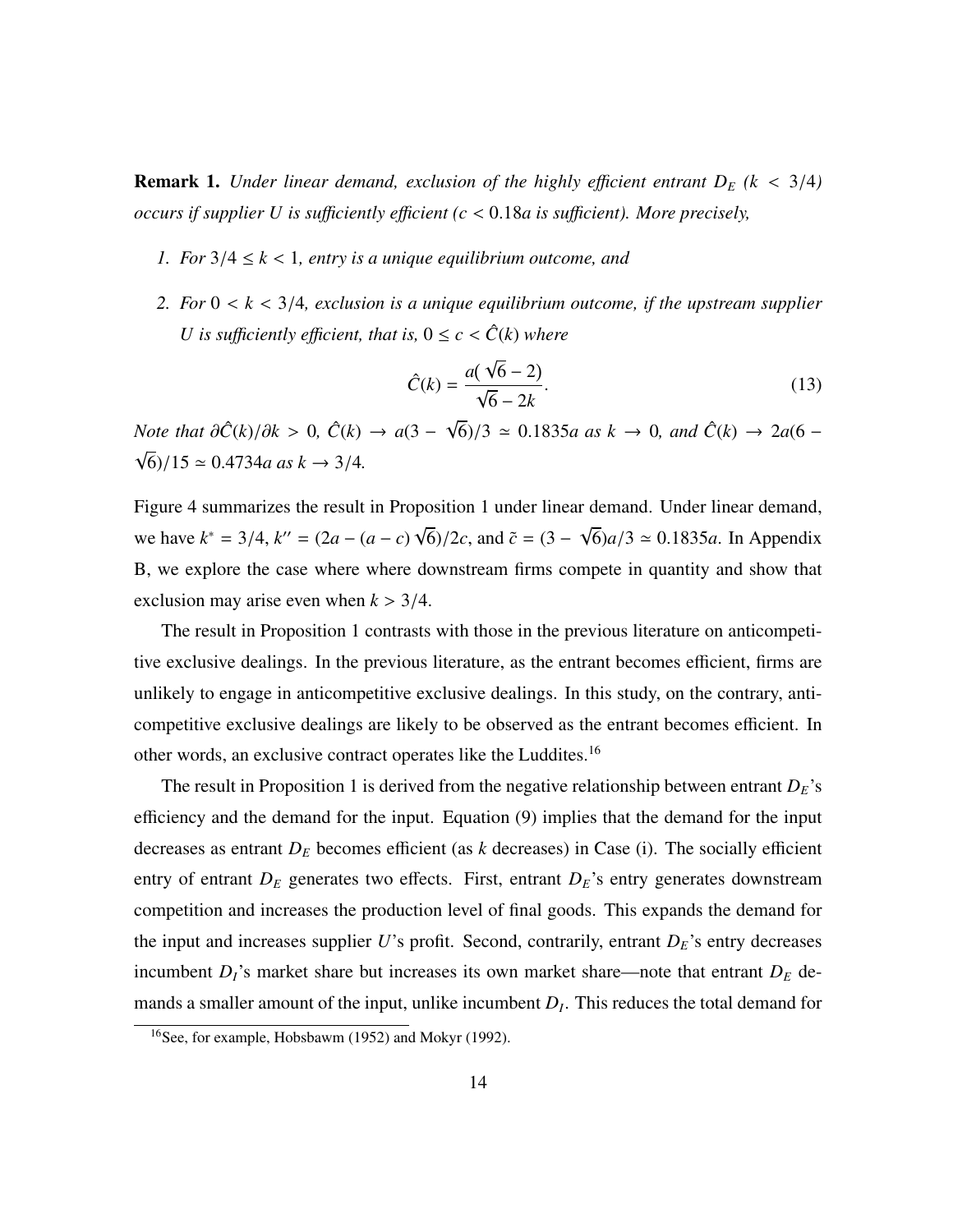the input, and hence, supplier *U*'s profit. Therefore, the entry of the highly efficient entrant  $D_E$  increases the profit of supplier  $U$  only slightly. This allows the downstream incumbent  $D_I$  to profitably compensate the upstream supplier's profit when such entry occurs, by using its monopoly profits under exclusive dealing.

However, Figure 4 also shows that the relation between the likelihood of exclusion and entrant  $D<sub>E</sub>$ 's efficiency is non-monotonic; that is, exclusion is more (less) likely to be observed for the intermediate (significantly high) level of entrant *DE*'s efficiency. When entrant  $D_E$  becomes sufficiently efficient, the equilibrium outcome under entry becomes Case (ii) and entrant  $D_E$  can monopolize the downstream market. In Case (ii), the existence of incumbent  $D_I$  does not work as a constraint on entrant  $D_E$ 's pricing and a further efficiency improvement of entrant  $D_E$  decreases the price of final products, which then expands the production level of entrant *D<sup>E</sup>* and the demand for the input. Therefore, as equation (11) implies, for the significantly higher level of entrant  $D<sub>E</sub>$ 's efficiency, the upstream supplier *U* welcomes an improvement in entrant  $D<sub>E</sub>$ 's efficiency. This decreases the possibility of anticompetitive exclusion.

Note also that Figure 4 implies that the possibility of anticompetitive exclusive dealings depends on supplier *U*'s efficiency: as supplier *U* becomes inefficient, the possibility of anticompetitive exclusive supply agreements decreases. Equation (11) implies that in Case (ii), entrant *DE*'s efficient transformational technology reduces supplier *U*'s production cost, which improves the latter's profit. As supplier *U* becomes less efficient, the benefit of such cost reduction increases for supplier *U*, which decreases the possibility of anticompetitive exclusive supply agreements.

# 4 Discussion

This section briefly discusses the wholesale pricing of the input and the efficiency of downstream firms. In Section 4.1, we extend the analysis by allowing price discrimination by the upstream supplier. In Section 4.2, we discuss linear wholesale pricing. In Section 4.3, we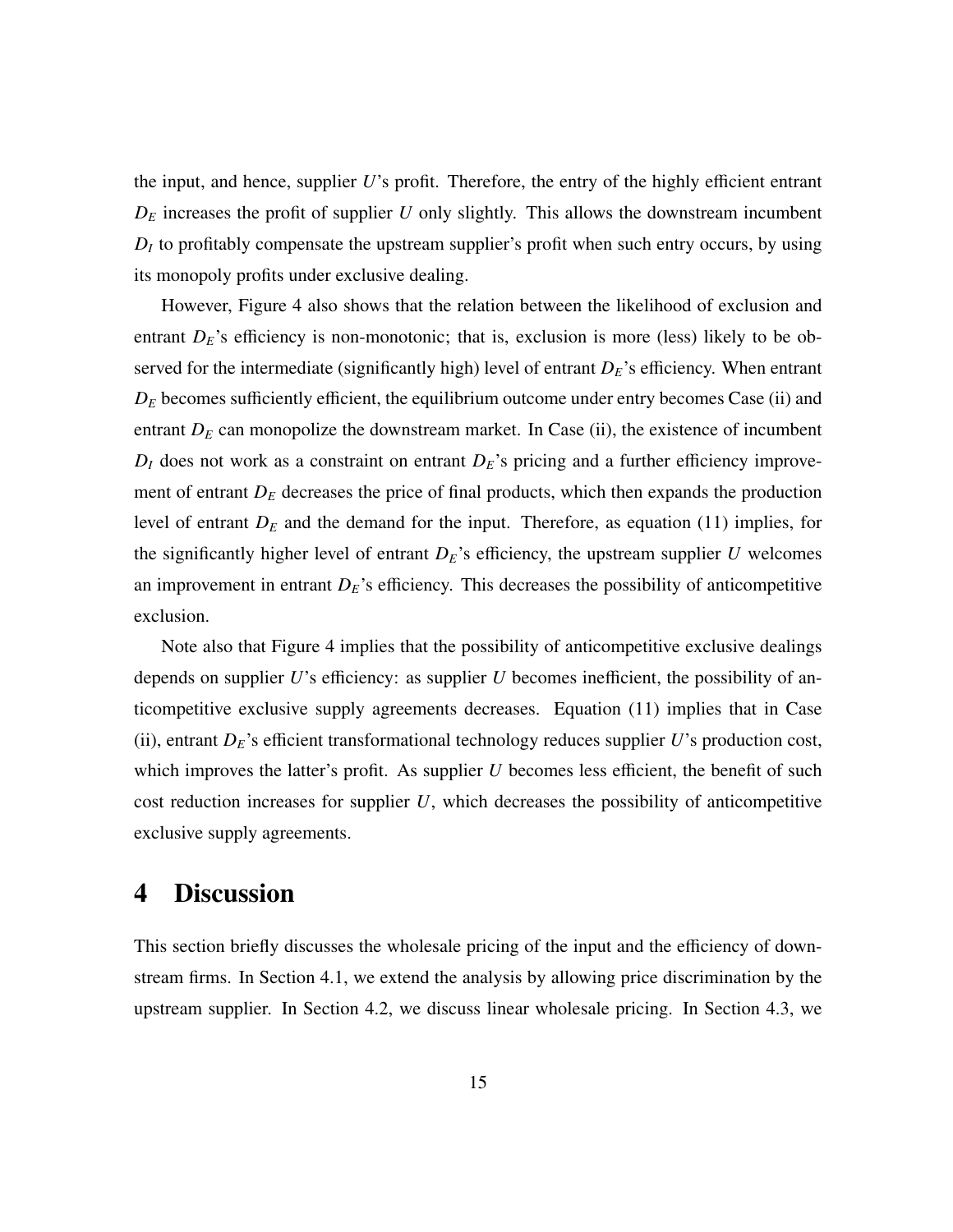discuss the efficiency measure of downstream firms.

### 4.1 Price discrimination

Thus far, we assumed that supplier *U* charges downstream firms a uniform price *w r* . This subsection discusses how the results in Section 3 change if supplier *U* is able to discriminate on price when entrant  $D_E$  enters the downstream market. Then, if supplier  $U$  chooses input prices  $w_i^r$  for  $D_i$ , where  $i \in \{I, E\}$ , the per unit costs of incumbent  $D_I$  and entrant  $D_E$  are denoted by  $w_I^r$  and  $kw_E^r$ , respectively.

Consider the case where supplier *U* rejects the exclusive supply offer in Stage 1 and entrant  $D_E$  enters the downstream market in Stage 2. In Stage 4, given the input prices set in Stage 3, undifferentiated Bertrand competition occurs, which leads to monopolization by the downstream firm with the lower per unit cost. In equilibrium, supplier *U* optimally chooses a pair of input prices  $(w_I^r, w_E^r)$  such that  $w_I^r = kw_E^r = p^*(kc)$  in Stage 3 and it earns  $V_U = (w_E^r - c)kQ(w_I^r) = (p^*(kc) - kc)Q(p^*(kc)) = \Pi^*(kc)$ . This implies that if supplier U can discriminate on price, then it can jointly maximize profits with entrant  $D<sub>E</sub>$  and earn all profits even under linear pricing.<sup>17</sup> In contrast, downstream firms earn zero operating profits. This result implies that price discrimination induces entrant  $D_E$  not to cover a fixed cost  $f > 0$  and entrant *D<sup>E</sup>* does not enter the downstream market in Stage 2 even when supplier *U* rejects the exclusive supply offer in Stage 1. Therefore, when price discrimination is possible, there is a price commitment problem; that is, supplier *U* is unable to commit initially to an input price offer that allows entrant  $D_E$  to cover the fixed cost.<sup>18</sup>

To avoid the commitment problem, naturally, supplier *U* tries to commit to input prices before entrant  $D<sub>E</sub>$  makes its entry decision. To consider this case, we change the timing of the games as follows. In Stage 2, supplier *U* makes input price offers and it can commit to these prices. In Stage 3, entrant  $D_E$  makes its entry decision. We also assume that the fixed

<sup>&</sup>lt;sup>17</sup>Employing two-part tariff contracts leads to the same outcome.

<sup>&</sup>lt;sup>18</sup>When downstream firms compete in quantity, joint profit maximization is impossible and entrant  $D<sub>E</sub>$  earns a positive profit, which is lower than that of the case in which supplier *U* employs a uniform price. The result in this section is qualitatively similar to that of the case in which they compete in quantity.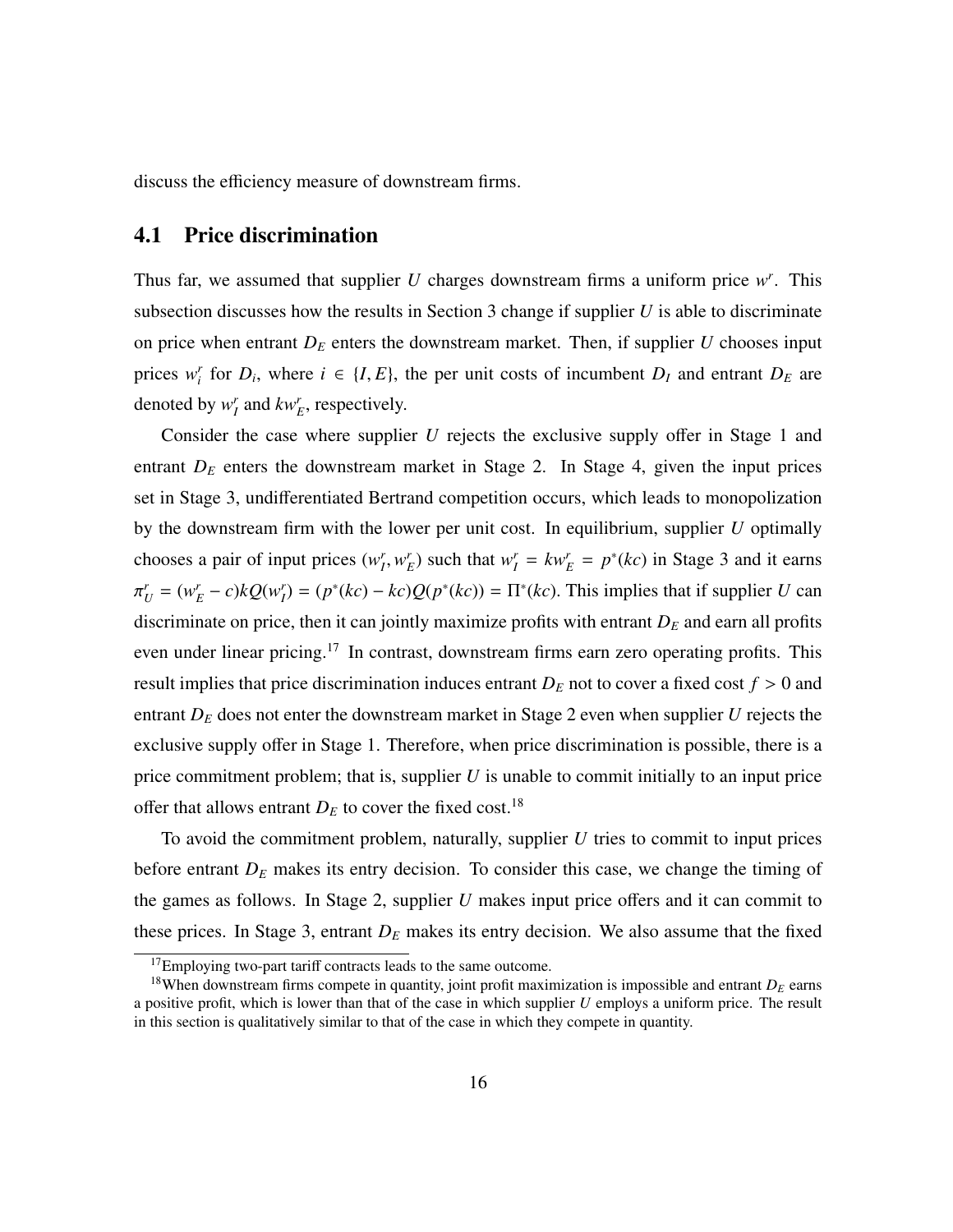cost of entry  $f$  is not too large so that supplier  $U$  welcomes the entry of entrant  $D_E$ .

Assumption 2. *The fixed cost of entry satisfies the following condition:*

$$
0 < f < \Pi^*(kc) - (w^a - c)Q(p^*(w^a)).\tag{14}
$$

If condition (14) does not hold, supplier *U* does not induce entrant  $D_E$  to enter the downstream market, because supplier *U* cannot cover the fixed cost  $f$ . Thus, entrant  $D<sub>E</sub>$  does not enter the downstream market.

Note that the timing change does not affect the equilibrium outcomes for the case where supplier *U* accepts the exclusive supply offer in Stage 1. However, the difference arises in the case where supplier *U* rejects the exclusive supply offer in Stage 1. In Stage 2, supplier U optimally chooses a pair of input prices  $(w_I^r, w_E^r)$  such that  $w_I^r = p^*(kc)$  and  $w_E^r = w_I^r / k$  –  $f/kQ(w<sub>I</sub><sup>r</sup>)$  and it earns

$$
\pi'_U = (w'_E - c)kQ(w'_I) = (p^*(kc) - kc)Q(p^*(kc)) - f = \Pi^*(kc) - f.
$$

In contrast, downstream firms earn zero profits. By comparing such profits with the joint profit with incumbent  $D_I$  when supplier  $U$  accepts the exclusive supply offer (8), it is easy to see that condition  $(5)$  holds for the sufficiently large fixed cost of entry  $f$ . The following proposition confirms that there exists *f* which satisfies conditions (5) and (14) simultaneously.

Proposition 2. *Suppose that the downstream firms are undi*ff*erentiated Bertrand competitors. Suppose also that supplier U can commit to input prices before the entry decision so that entrant D<sup>E</sup> always enters the market if the exclusive supply o*ff*er is rejected. When supplier U is allowed to discriminate on price, an exclusion equilibrium is possible if the fixed cost of entry is su*ffi*ciently large. More precisely,*

*1.* For  $0 < f < f^*$ , entry is a unique equilibrium outcome, where

$$
f^* = \Pi^*(kc) - (p^*(w^a) - c)Q(p^*(w^a)).
$$
\n(15)

2. For  $f^* \le f < \Pi^*(kc) - (w^a - c)Q(p^*(w^a))$ , exclusion is a unique equilibrium outcome.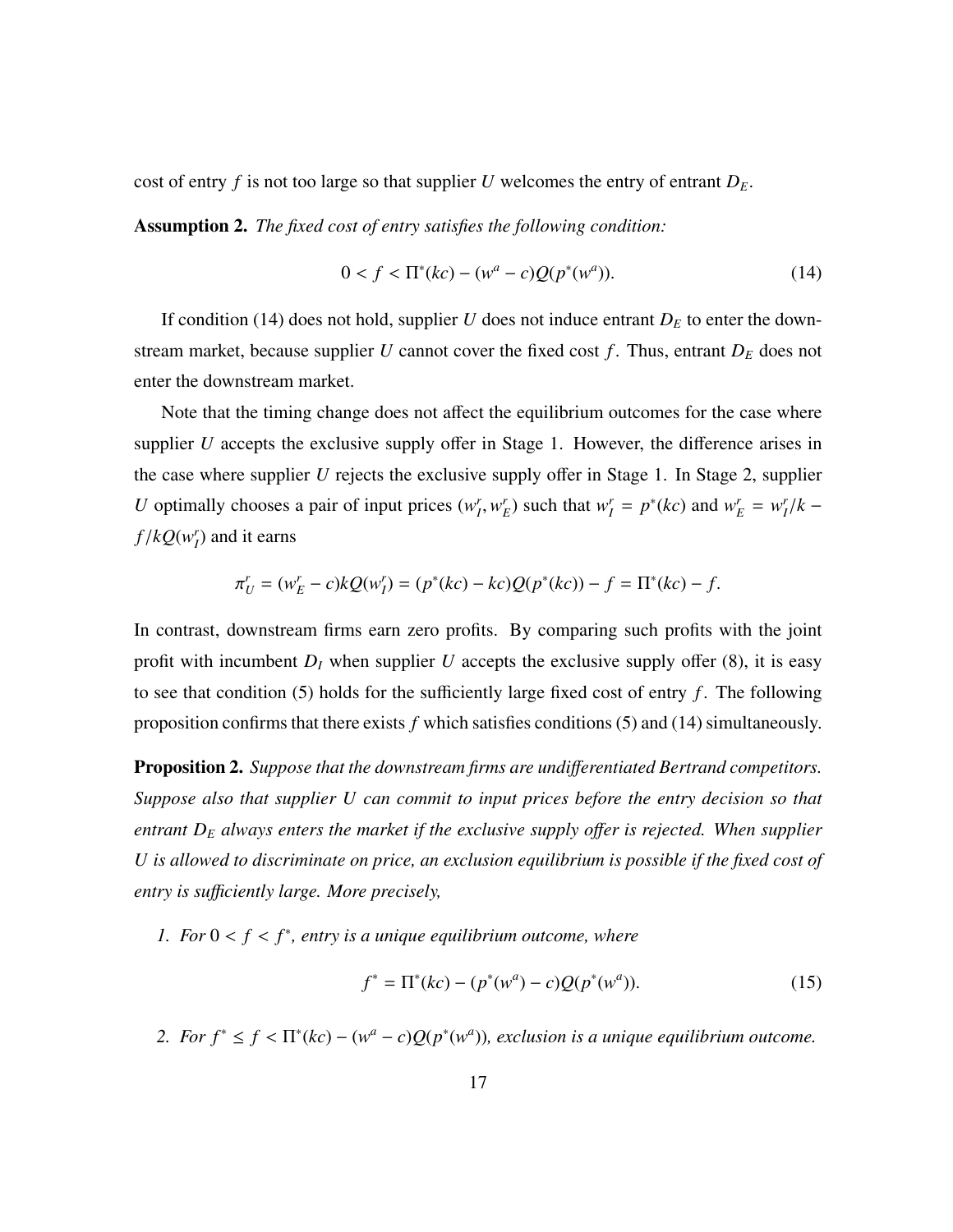Note that for  $f = f^*$ , the producer surplus in the exclusion outcome and the entry outcome coincide. However, the consumer surplus under the entry outcome is strictly higher because the entry of entrant  $D_E$  increases the output of final product  $Q$  by solving the double marginalization problem. Therefore, there exists the fixed cost  $f(> f^*)$  under which the entry of entrant  $D_E$  is socially efficient but is deterred by anticompetitive exclusive supply contracts.

Note also that the exclusion outcome in Proposition 2 can be observed for all  $0 < k < 1$ and  $c \geq 0$ . Hence, the mechanism for exclusion is different from the one in Section 3. The intuitive logic underlying the results here is as follows. If supplier *U* can discriminate on price, it can jointly maximize profits with entrant  $D<sub>E</sub>$  when it rejects the exclusive supply offer, which makes exclusion difficult. However, as the fixed cost of entry *f* increases, supplier *U* earns lower profits to compensate entrant  $D_E$ , which allows incumbent  $D_I$  to profitably compensate supplier *U* for the sufficiently large fixed cost *f* .

The results here provide several implications for antitrust agencies. First, when we consider price discrimination under an exclusive supply agreement, the possibility of exclusion is sensitive to the fixed cost. Because price discrimination allows upstream firms to easily extract downstream firms' operating profits, downstream entry is less likely if an upstream supplier is unable to commit to input prices. More importantly, even when the upstream supplier can commit to input prices, anticompetitive exclusive supply agreements occur to cover a large fixed cost. Therefore, the model predicts that exclusive supply agreements are more likely to be observed in industries with large fixed costs.

Second, the result in Proposition 2 regarding smaller fixed costs of entry and the result in Section 3 imply that for the smaller fixed cost, a case exists where anticompetitive exclusive supply agreements occurs under uniform pricing and not under price discrimination. This provides an important insight that the imposition of uniform pricing induces exclusion of an efficient entrant through an exclusive supply contract offered by an inefficient incumbent. That is, a ban on price discrimination, such as the famous Robinson–Patman Act, can protect smaller or otherwise weaker competitors. We believe that the result confirms the main re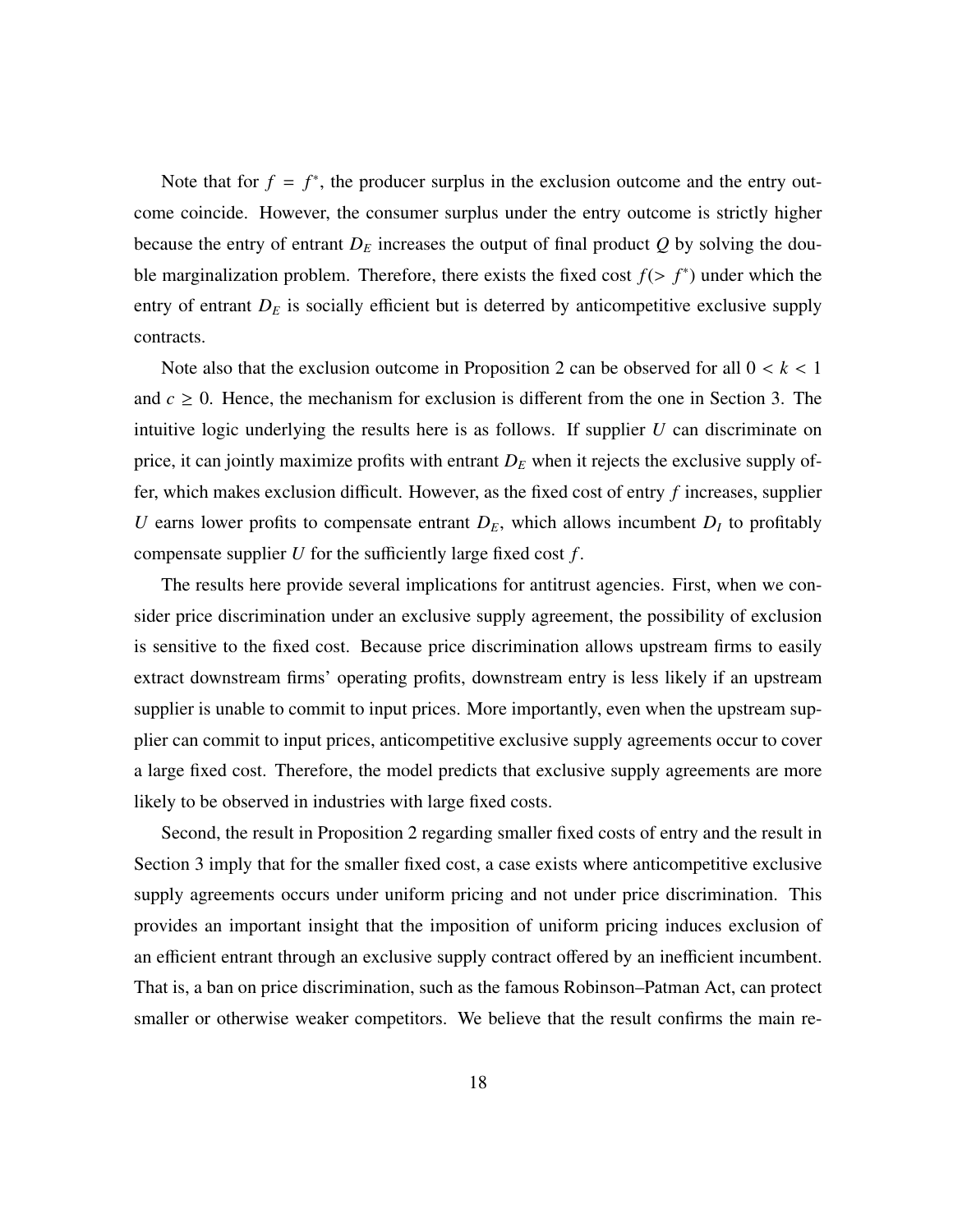sults in Inderst and Valletti (2009), which show that the ban on price discrimination in input markets benefits smaller firms but hurts more efficient, larger downstream firms when downstream firms engage in cost-reducing activities. Therefore, we can conclude that this study shows another manner in which a ban on input price discrimination harms market environments.

### 4.2 Linear pricing contracts

This study is most suitable for a discussion about the anticompetitiveness of exclusive supply agreements in industries where upstream firms employ simple linear pricing contracts. This subsection provides real-world examples of such industries. First, linear pricing contracts are common in gasoline retailing and shipping industries (Lafontaine and Slade, 2013). Second, linear pricing contracts are sometimes employed in manufacturing industries, although non-linear pricing contracts are useful in vertical coordination (Blair and Lafontaine, 2005; Nagle and Hogan, 2005). Third, even in the situation of franchise contracts, franchisors face several problems in using franchise fees (fixed payments) as their means of compensation: for instance, wealth constraints of franchisees and franchisor opportunism with a lump-sum fee (Blair and Lafontaine, 2005).<sup>19</sup> Finally, in the context of licensing agreements, licenses are often subject to fair, reasonable, and non-discriminatory (FRAND) commitments, which often require that every licensee be able to choose from the same royalty schedule (Gilbert, 2011). Layne-Farrar and Lerner (2011, p.296) mention that licensees pay the patent pool administrator either a percentage of their net sales revenue from selling the licensed product or a flat fee per unit sold. Gilbert (2011) also mentions the real-world examples of licensing terms that are subject to FRAND commitments and linear pricing contracts.<sup>20</sup>

 $19$ As also documented in Iyer and Villas-Boas (2003, p.81), in practice, both the magnitude and incidence of two-part tariffs may be insignificant. Milliou, Petrakis, and Vettas (2009) provide a theoretical reason for employing linear pricing contracts. Inderst and Valletti (2009) also explain real-world examples in which linear pricing contracts are employed.

 $^{20}$ Following those real-world observations, Tarantino (2012) considers standard setting organizations' decisions on licensing policy with linear pricing and the standard's technological specifications.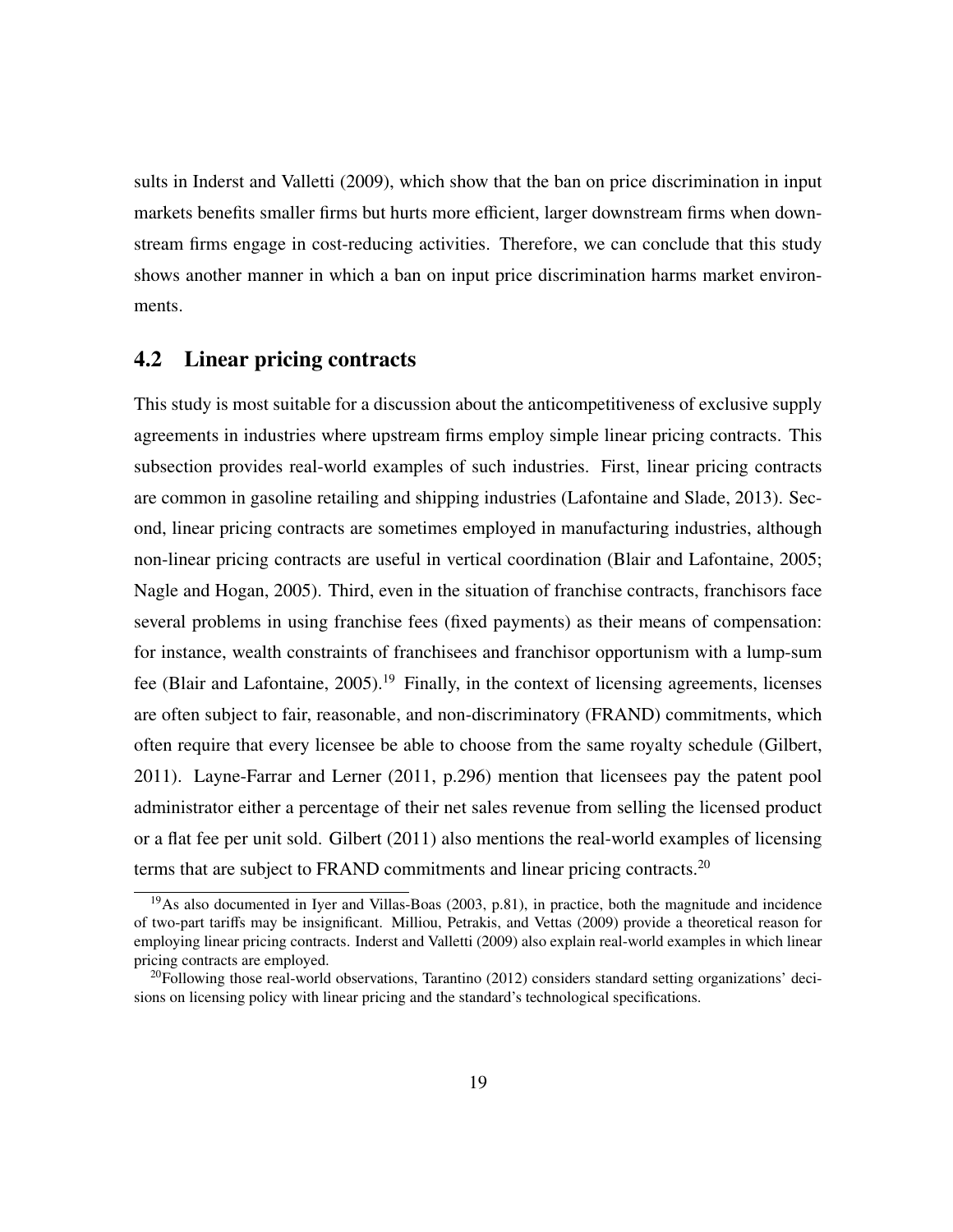### 4.3 Efficiency measure

We have assumed that entrant  $D_E$  is more efficient than incumbent  $D_I$  in terms of a transformational technology of an input produced by the upstream supplier  $U$ ; that is, entrant  $D_E$ demands a smaller quantity of inputs from supplier *U* to produce one unit of final product. However, as commonly used in existing literature, we can consider the following efficiency measure to evaluate the efficiency of downstream firms: entrant  $D<sub>E</sub>$  is more efficient than incumbent  $D_I$  in terms of its per unit production cost for several inputs, such as labor, which are not produced by supplier *U*. For example, suppose that downstream firms produce final products using input *A* that is exclusively supplied by an upstream supplier *U<sup>A</sup>* at price *w<sup>A</sup>* and input *B* supplied by competitive sectors at price  $c_B \ge 0$ . Then, we can assume that incumbent *D<sup>I</sup>* produces a unit of final product using one unit of input *A* and one unit of input *B* but entrant  $D_E$  produces a unit of final product using one unit of input *A* and  $0 < m < 1$  unit of input *B*:

$$
c_I = w_A + c_B, \quad c_E = w_A + mc_B.
$$

Under this efficiency measure, we can show that incumbent  $D<sub>I</sub>$  cannot deter socially efficient entry by using an exclusive supply contract (proof of this result is available upon request). That is, the difference in measures to evaluate the downstream firms' efficiency turns out to be crucial.

# 5 Concluding Remarks

This study examined anticompetitive exclusive supply agreements focusing on the transformational technology of inputs. Previous studies have not differentiated between the incumbent and entrants with regard to the transformational technology of the input produced by the upstream supplier, because they mainly analyze the entry deterrence in upstream markets. However, our study suggests that when we focus on the entry deterrence in downstream markets by considering exclusive supply contracts, then the difference in transformational technology of the input can be an important market element.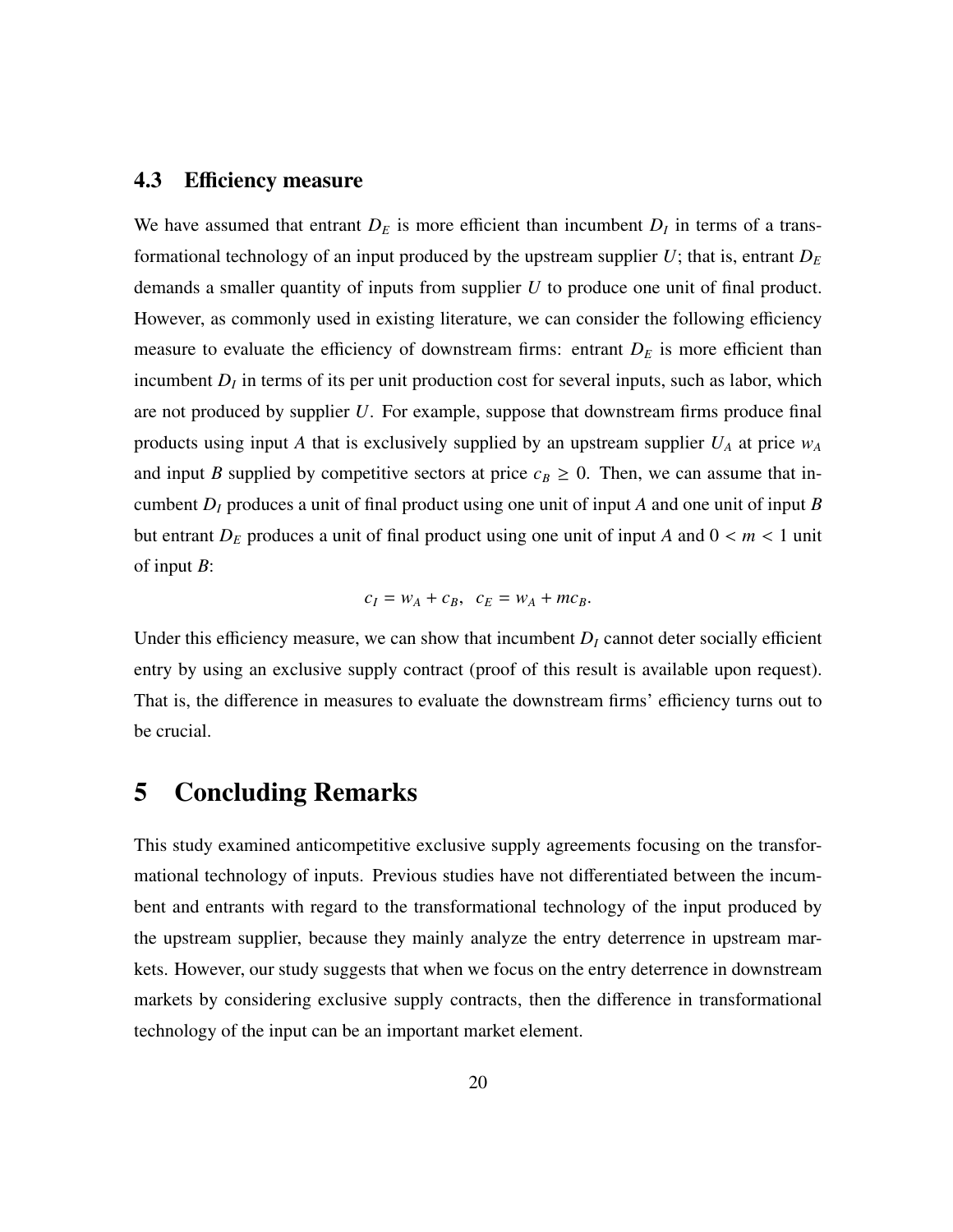We find that when the incumbent and entrant differ with regard to the transformational technology of the input produced by the upstream supplier, the downstream incumbent and the upstream supplier sign exclusive supply contracts to deter socially efficient entry, even in the framework of the Chicago School argument where a single seller, a single buyer, and a single entrant exist. In addition, the difference in transformational technology of the input produced by the upstream supplier changes the relationship between the entrant's efficiency and the possibility of exclusion: anticompetitive exclusive supply agreements are more likely to arise if the entrant's efficiency is at an intermediate level. These results provide new implications for antitrust agencies: it is necessary to focus on the efficiency measure when we discuss the anti-competitiveness of exclusive supply agreements. It may be possible to measure downstream firms' efficiency by checking the defective rate in relationships between an input supplier and final good producer and the inventory rate in relationships between a final good producer and retailers.

We also find that exclusive supply agreements are more likely to arise when upstream firms employ simple linear pricing contracts or large fixed costs are required and that there exists a case where price discrimination reduces the possibility of anticompetitive exclusive supply agreements. These results provide the following implications. First, exclusive supply agreements are more likely to be observed in industries where linear pricing contracts are employed. Linear pricing contracts are commonly employed in manufacturing, gasoline, and shipping industries and are observed for licensing agreements subject to FRAND commitments. When the presented model is applied to exclusive supply agreements in these industries, antitrust agencies should be careful in measuring downstream firms' efficiency. Second, exclusive supply agreements are more likely to be observed in industries where downstream entry requires large fixed costs. Finally, a ban on input price discrimination makes exclusion possible because such a ban enforces upstream firms to employ simple linear pricing contracts.

However, several outstanding concerns requiring further research. The first concern is about this study's relationship with other studies on anticompetitive exclusive dealing. For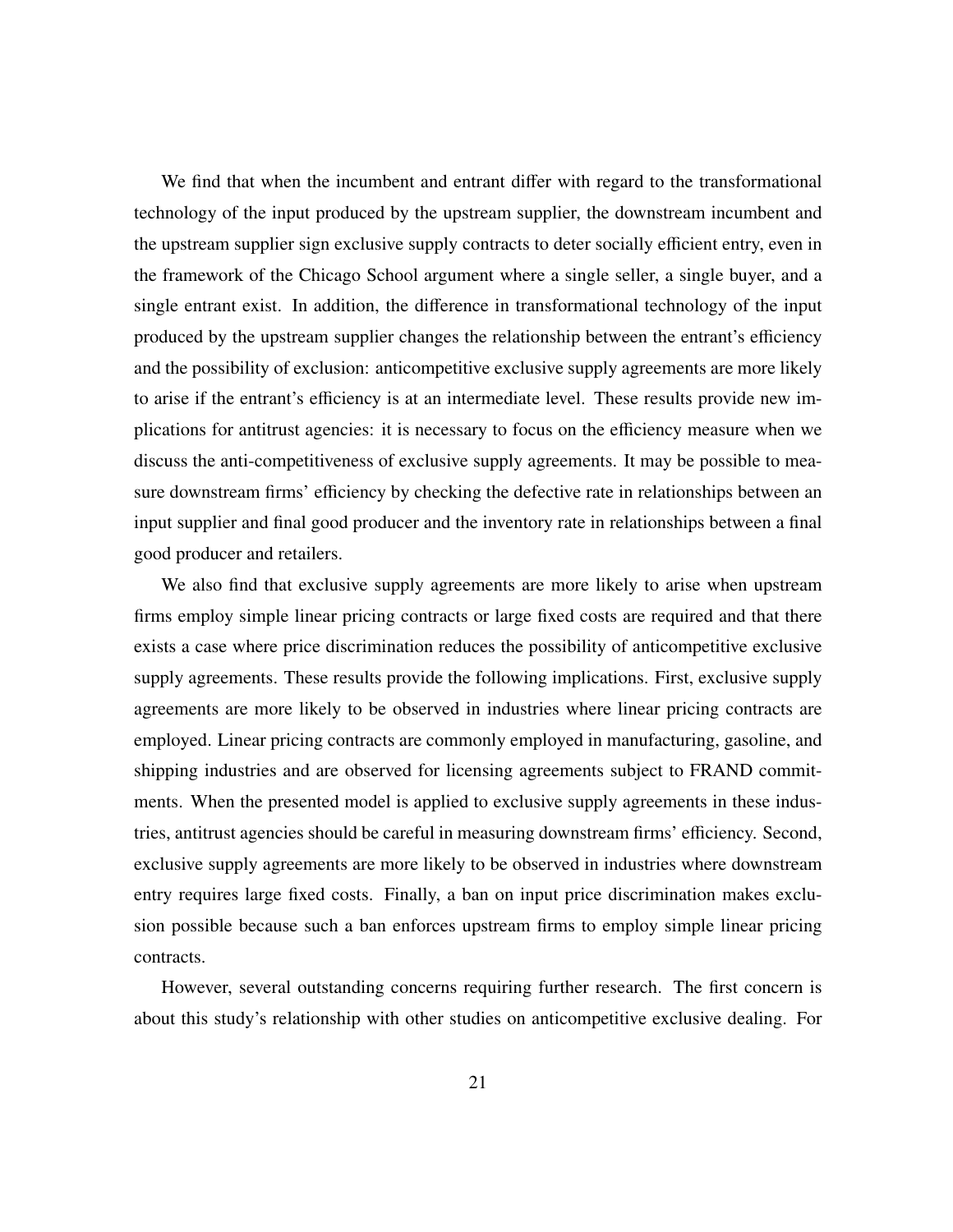example, we assume that an upstream supplier firm is a monopolist. From the results in Oki and Yanagawa (2011), we predict that if we add upstream competition to our model, the likelihood of an exclusion equilibrium increases. The second is about the generality of our results. Although the analysis under quantity competition is presented in terms of parametric examples, the result might be valid in more general settings. We hope this study facilitates researchers in addressing these issues.

# A Proofs of Results

### A.1: Proof of Results under General Demand

#### A.1.1 Proof of Lemma 3

We show that at least one interior solution exists in the profit maximization problems in Case (i) and Case (ii) when the exclusive offer is rejected in Stage 1. For expositional simplicity, we replace  $w^{r}(k)$  with  $w(k)$ , which satisfies (see the last paragraph before Lemma 3)

$$
p^*(kw(k)) = w(k). \tag{16}
$$

The profit maximization problems of supplier *U* in the two cases are given as

Case (i) 
$$
\max_{w} (w - c)kQ(w) \text{ s.t. } w \in [c, w(k)],
$$
  
Case (ii) 
$$
\max_{w} (w - c)kQ(p^*(kw)) \text{ s.t. } w \in [w(k), \infty).
$$

The first-order conditions are given as

Case (i) 
$$
H^{(i)}(w) \equiv Q(w) + (w - c)Q'(w),
$$
  
Case (ii) 
$$
H^{(ii)}(w) \equiv Q(p^*(kw)) + (w - c)kQ'(p^*(kw))p^{*'}(kw).
$$

Note that each maximization problem has a unique interior solution on the domain  $[c, \infty)$ . However, there exists a possibility of a corner solution where the problem in Case (i) has an interior solution on the domain  $[w(k), \infty)$  and the problem in Case (ii) has an interior solution on the domain  $[c, w(k)]$ . In such cases, supplier *U*'s profit is maximized at the corner,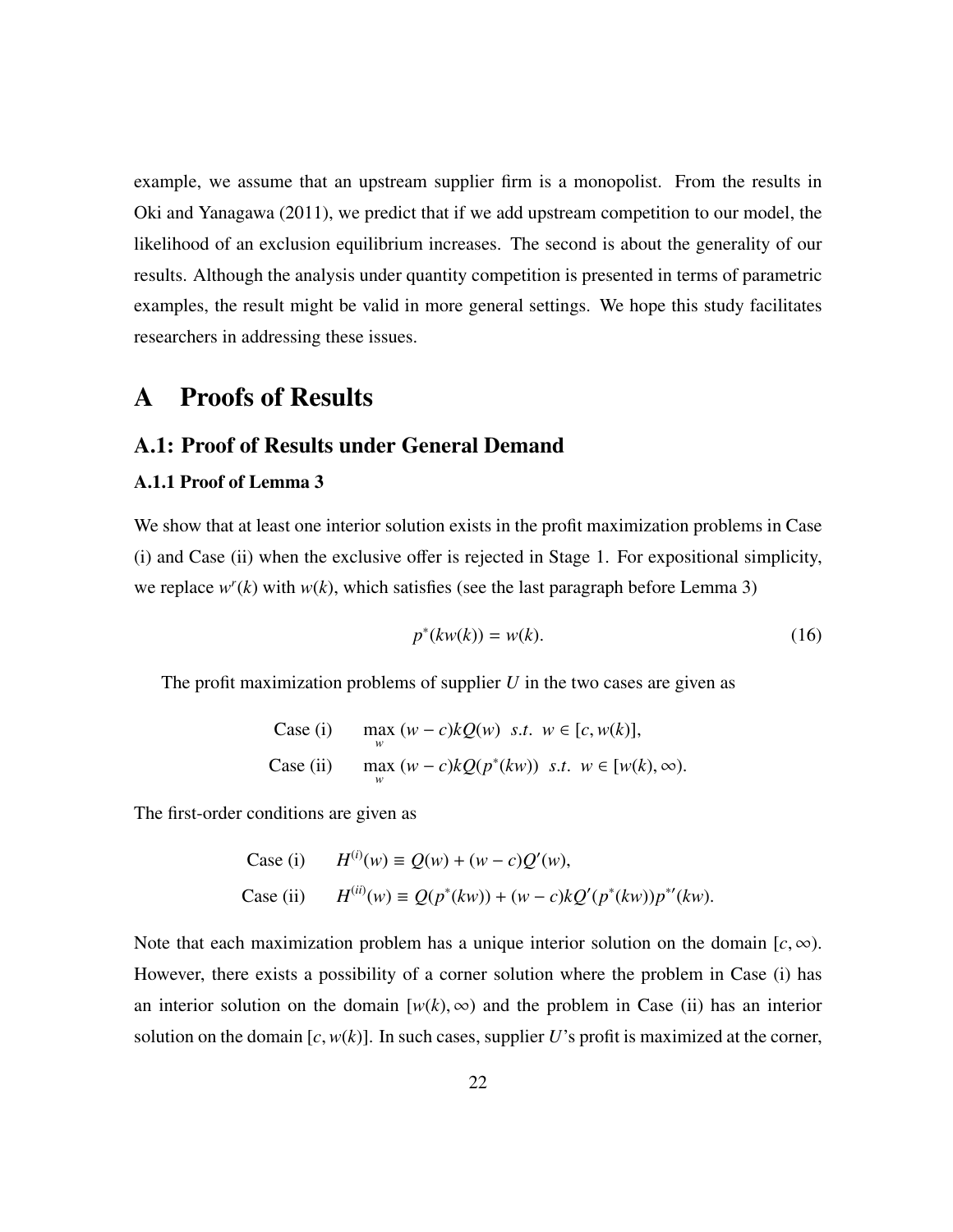$w = w(k)$ . We explore whether the corner solution problem arises. Note that  $w(k)$  is the optimal input price if and only if  $H^{(i)}(w(k)) > 0$  and  $H^{(ii)}(w(k)) < 0$ . We show that the two inequalities do not simultaneously hold. More precisely, we show that  $H^{(ii)}(w(k)) > 0$  if  $H^{(i)}(w(k)) > 0.$ 

Suppose that  $H^{(i)}(w(k)) > 0$ , that is,

$$
H^{(i)}(w(k)) = Q(w(k)) + (w(k) - c)Q'(w(k)) > 0.
$$
 (17)

By using equation (16),  $H^{(ii)}(w(k))$  can be rewritten as

$$
H^{(ii)}(w(k)) = Q(w(k)) + (w(k) - c)kQ'(w(k))p^{*'}(kw(k)).
$$
\n(18)

To explore the above equation's property, we need to derive  $p^*(z)$ . The first-order condition of the profit maximization problem (6) becomes

$$
Q(p^*(z)) + (p^*(z) - z)Q'(p^*(z)) = 0.
$$

The total differential of this equation leads to

$$
p^{*'}(z) = \frac{Q'(p^*(z))}{2Q'(p^*(z)) + (p^*(z) - z)Q''(p^*(z))}.
$$
\n(19)

By using equations (16), (17), (18), and (19), we have the following relationship:

$$
H^{(ii)}(w(k)) > H^{(ii)}(w(k)) - H^{(i)}(w(k))
$$
  
= 
$$
-\frac{(w(k) - c)Q'(w(k))\{2Q'(p^*) + (p^* - kw(k))Q''(p^*) - kQ'(p^*)\}}{2Q'(p^*) + (p^* - kw(k))Q''(p^*)}
$$
  
= 
$$
-\frac{(w(k) - c)Q'(w(k))\{kQ'(p^*) + (1 - k)[2Q'(p^*) + p^*Q''(p^*)]\}}{2Q'(p^*) + (p^* - kw(k))Q''(p^*)} > 0,
$$

where  $p^* \equiv p^*(kw(k)) = w(k)$ . The last inequality holds because of  $Q'(p) < 0$  and Assumption 1.

From the above discussion, we have  $H^{(ii)}(w(k)) > 0$  if  $H^{(i)}(w(k)) > 0$ . This implies that in Case (ii), an interior solution always exists on the domain  $(w(k), \infty)$  if in Case (i), the interior solution does not exist on the domain  $[c, w(k)]$  and the corner solution appears; that is, we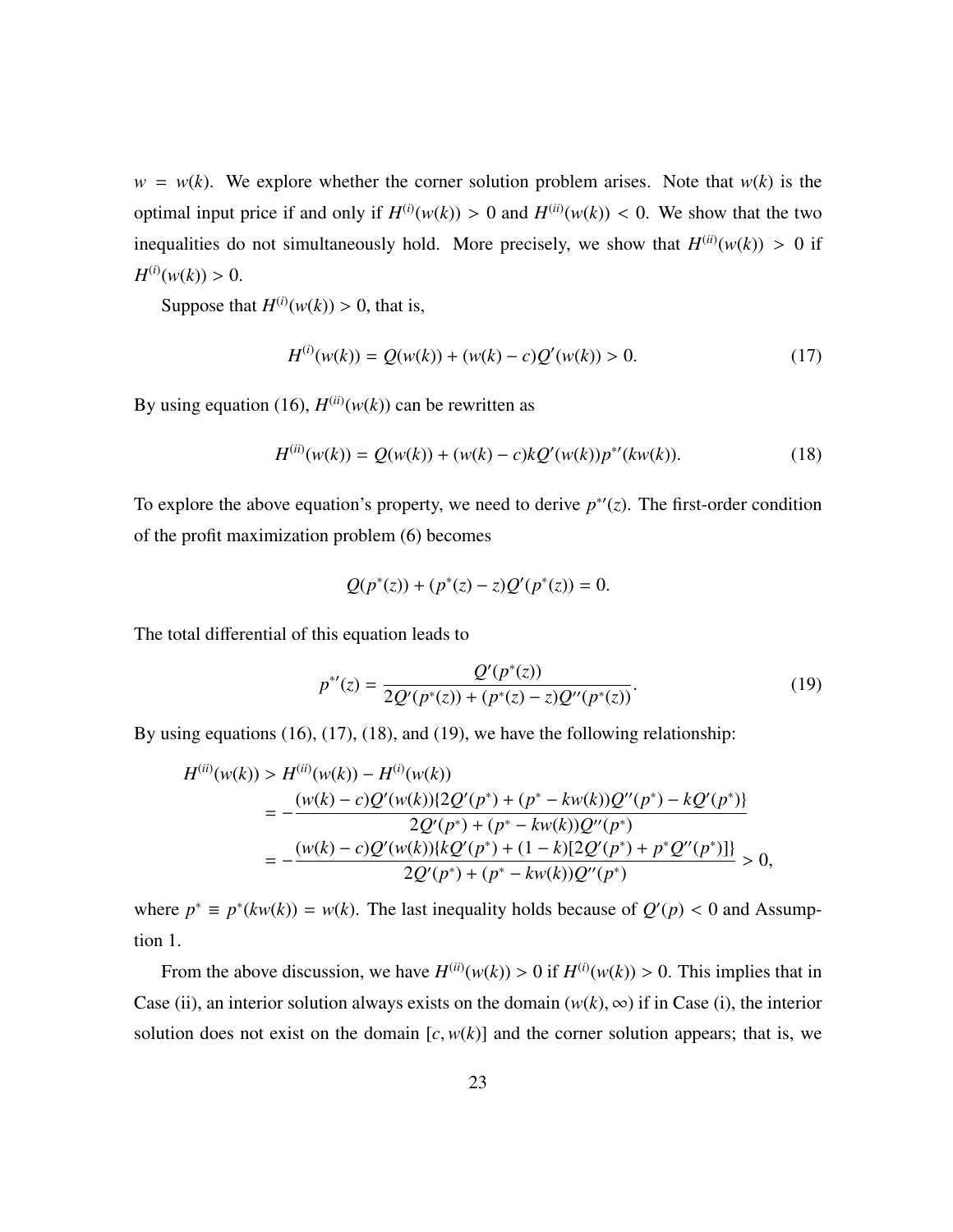always have  $w^{r(ii)} \in (w(k), \infty)$  if  $w^{r(i)} = w(k)$ . This also implies that at least one interior solution exists and that there are three possibilities concerning the optimal input price for supplier *U*:

- 1. An interior solution exists only on the domain  $(c, w(k))$  in Case (i).
- 2. An interior solution exists only on the domain  $(w(k), \infty)$  in Case (ii).
- 3. Interior solutions exist on the domains  $(c, w(k))$  in Case (i) and  $(w(k), \infty)$  in Case (ii).

In the first and the second cases, we have unique interior solutions. In the third case, we need to check which of the interior solutions is really optimal. The way to check it is provided in Section 3.

Q.E.D.

#### A.1.2 Proof of Lemma 4

For a sufficiently small *k* (as  $k \to 0$ ), we have  $\pi_U^{r(i)} < \pi_U^{r(i)}$ . However, for  $k = 1$ , we have  $r_U^{(i)} > \pi_U^{r(ii)}$ . Because  $\pi_U^{r(i)}$  $U_U^{(ii)}$  is strictly decreasing in *k* but  $\pi_U^{(i)}$  $U^{(1)}$  is strictly increasing in *k*, there exists  $k' \in (0, 1)$  such that  $\pi_U^{r(i)} = \pi_U^{r(i)}$ *U* .

$$
Q.E.D.
$$

#### A.1.3 Proof of Proposition 2

Condition (5) holds if and only if  $f > f^*$ . From equations (8) and (15), we have

$$
\Pi^*(kc) - (w^a - c)Q(p^*(w^a)) - f^* = (p^*(w^a) - c)Q(p^*(w^a)) > 0.
$$

Hence, there exist  $f > 0$  which satisfies conditions (5) and (14) simultaneously. Therefore, exclusion is a unique equilibrium outcome for  $f^* \le f < \Pi^*(kc) - (w^a - c)Q(p^*(w^a))$ .

Q.E.D.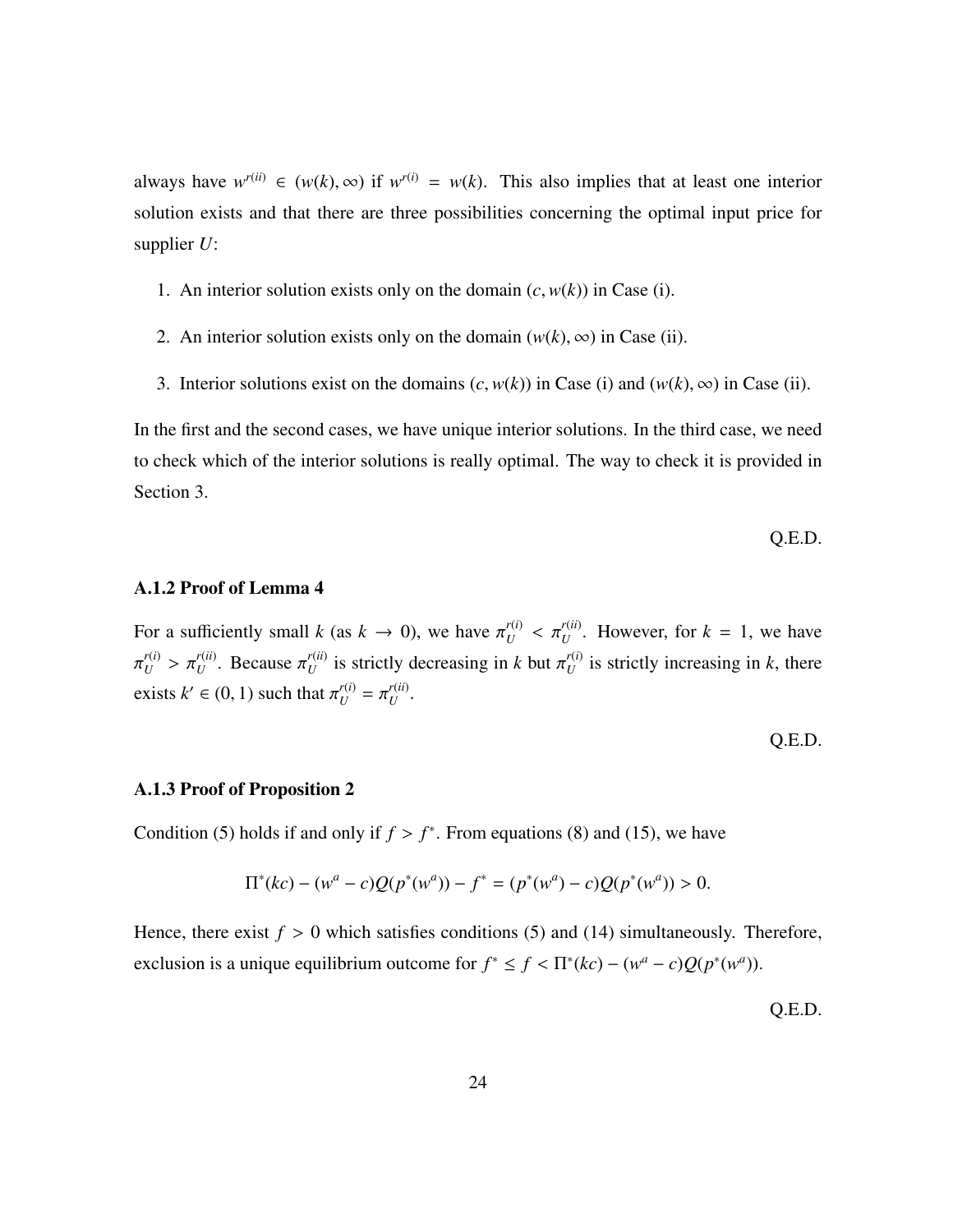### A.2 Proof of Results under Linear Demand

#### A.2.1 Equilibria in subgames after Stage 1

We consider each of the possible subgames after Stage 1. In this Appendix, we consider the case of quantity competition. In A.2.1.1, we consider the case where an exclusive offer is accepted by the upstream supplier. Then, in A.2.1.2, we consider the case where the exclusive offer is rejected by this supplier.

#### A.2.1.1 When the exclusive offer is accepted in Stage 1

The equilibrium demand level for the input becomes

$$
q^a = Q_I^a = \frac{a-c}{4b}.
$$

Before compensation through  $x$ , the profits of supplier  $U$  and incumbent  $D<sub>I</sub>$  are given as

$$
\pi_U^a = \frac{(a-c)^2}{8b}, \ \pi_I^a = \frac{(a-c)^2}{16b}.
$$

#### A.2.1.2 When the exclusive offer is rejected in Stage 1

As we have seen in Section 3, there are two types of equilibria in the subgame after the exclusive offer is rejected in Stage 1. We first solve each case on the full domain  $w^r \in [c, \infty)$ .

Consider Case (i). The profits of supplier  $U$  and incumbent  $D_I$  are given as

$$
\pi_U^{r(i)} = k \frac{(a-c)^2}{4b}, \ \pi_I^{r(i)} = 0.
$$

Next, we consider Case (ii). Given  $w$ , entrant  $D_E$  chooses the following price.

$$
p^*(w) = \frac{a + kw}{2}.
$$

The equilibrium input price and price of final product are given as

$$
w^{r(ii)} = \frac{a - kc}{2k}, \ \ p_E^{r(ii)} = \frac{3a + kc}{4}.
$$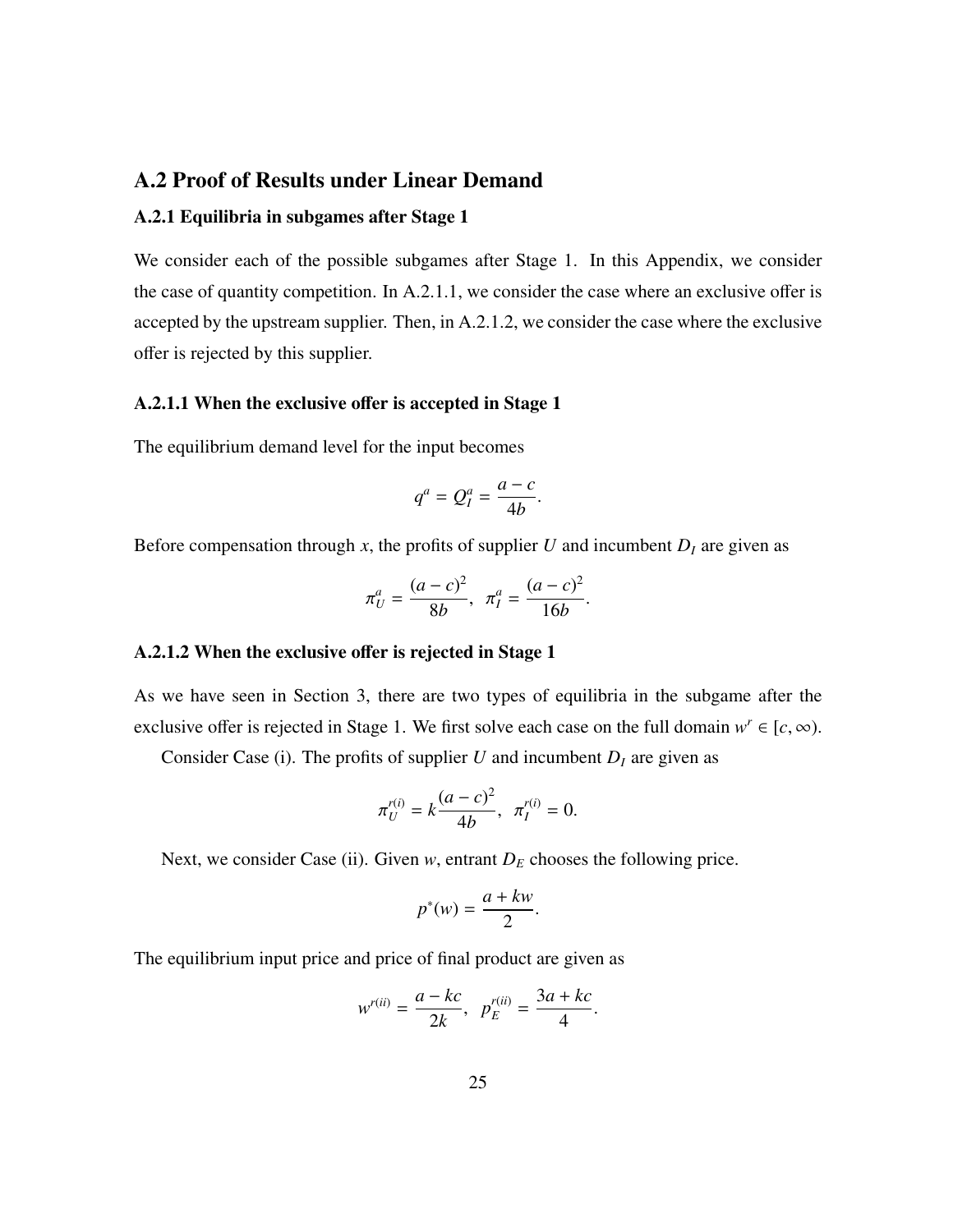the profits of supplier *U* and incumbent  $D<sub>I</sub>$  are given as

$$
\pi_U^{r(ii)} = \frac{(a - kc)^2}{8b}, \ \pi_I^{r(ii)} = 0.
$$

We now determine the optimal input price for supplier *U*. For  $0 < k \leq 1/2$ , we always have  $\pi_U^{r(i)} < \pi_U^{r(i)}$ . In contrast, for  $1/2 < k < 1$ , we have  $\pi_U^{r(i)} < \pi_U^{r(i)}$  if  $c > \hat{C}(k)$ , where

$$
\acute{C}(k) = \frac{a(k - \sqrt{2k}(1 - k))}{k(2 - k)},
$$

and where  $\partial \hat{C}(k)/\partial k > 0$ ,  $\hat{C}(1/2) = 0$ , and  $\hat{C}(1) = 1$ .

Finally, we examine whether input prices in each equilibrium satisfy the definition of each case. We first check Case (i). For  $0 < k < 1$ , we have  $p^*(w^{r(i)}) > w^{r(i)}$  if  $c < \tilde{C}(k)$ , where

$$
\breve{C}(k) = \frac{ka}{2-k},
$$

where  $\partial \check{C}(k)/\partial k > 0$ ,  $\check{C}(0) = 0$ , and  $\check{C}_A(1) = 1$ . Because we have

$$
\breve{C}(k) - \acute{C}(k) = \frac{a(\sqrt{2k} - k)(1 - k)}{k(2 - k)} > 0,
$$

for all  $0 < k < 1$ , whenever we have  $\pi_U^{r(i)} > \pi_U^{r(i)}$ , the equilibrium input price in Case (i) satisfies  $p_E^{r(i)} = w^{r(i)}$ . We next check Case (ii). For  $0 < k < 2/3$ , we always have  $p_E^{r(ii)} < w^{r(ii)}$ . For  $2/3 < k < 1$ , we have  $p_E^{r(ii)} < w^{r(ii)}$  if  $c < \tilde{C}(k)$  where

$$
\tilde{C}(k) = \frac{a(3k-2)}{k(2-k)},
$$

and where  $\frac{\partial \hat{C}(k)}{\partial k} > 0$ ,  $\frac{\partial (2/3)}{\partial k} = 0$ , and  $\frac{\partial (1)}{\partial k} = 1$ . Because we have

$$
\dot{C}(k) - \dot{C}(k) = \frac{a(2 - \sqrt{2k})(1 - k)}{k(2 - k)} > 0,
$$

for all  $2/3 < k < 1$ , whenever we have  $\pi_U^{r(i)} < \pi_U^{r(i)}$ , the equilibrium input price in Case (ii) satisfies  $p_E^{r(ii)} < w^{r(ii)}$ . Therefore, for all  $0 < k \le 1/2$  we have the equilibrium in Case (ii). On the other hand, for  $1/2 < k < 1$  we have the equilibrium in Case (i) (Case (ii)) if  $c \leq \hat{C}(k)$  $(c > \hat{C}(k)).$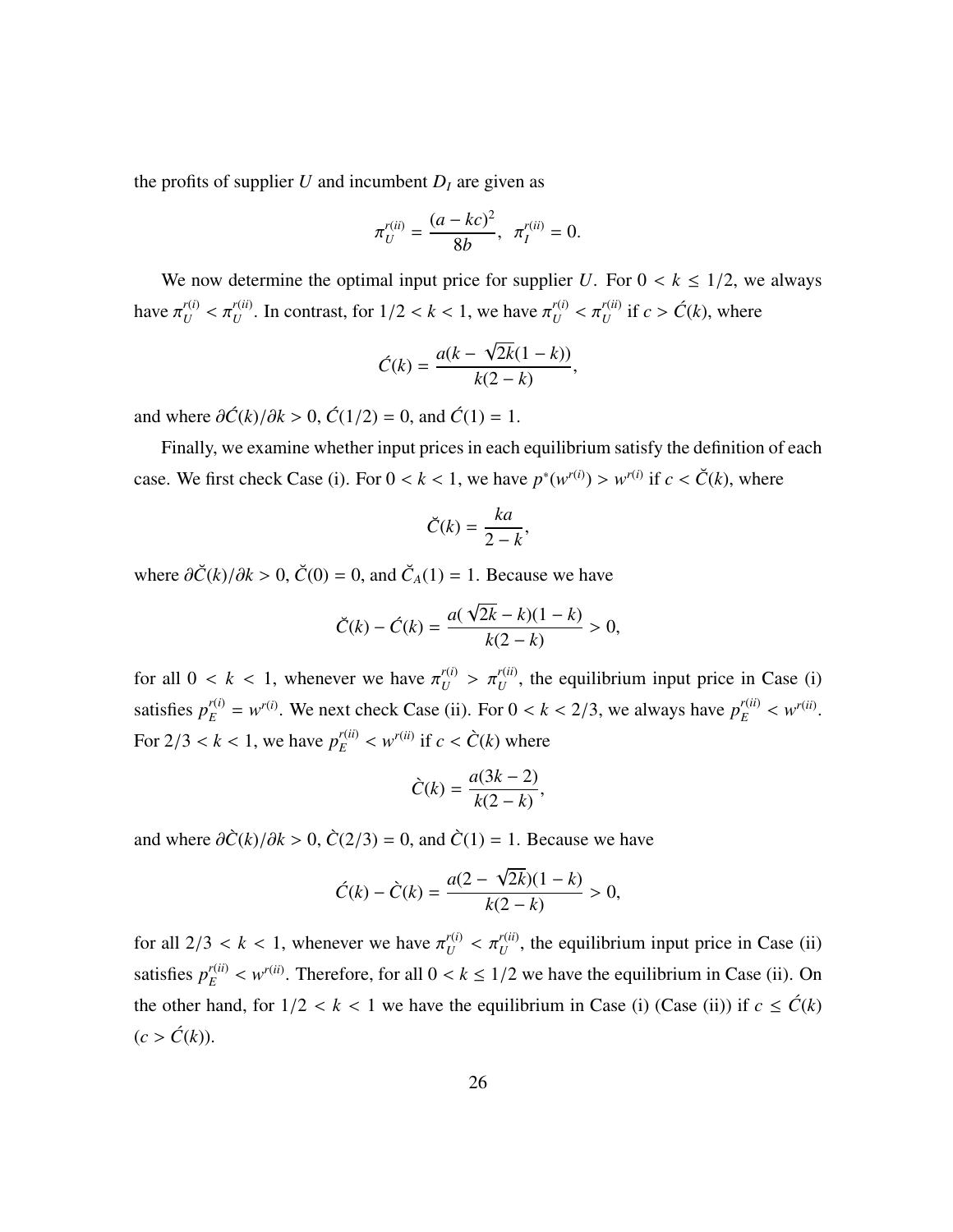#### A.2.2 Proof of Remark 1

If the equilibrium outcomes in Case (i) arise on the equilibrium path when the exclusive supply offer is rejected, condition (7) holds for  $k < 3/4$ . In contrast, if the equilibrium outcomes in Case (ii) arise on the equilibrium path, condition (7) holds for  $0 \le c < \hat{C}(k)$ .

Q.E.D.

# B Quantity Competition

### B.1: Results

This appendix considers the existence of anticompetitive exclusive dealings to deter the socially efficient entry of entrant  $D_E$  when downstream firms compete in quantity. In this appendix, we use linear demand; that is, the inverse demand for the final product *P*(*Q*) is given by a simple linear function that we use in Remark 1:

$$
P(Q) = a - bQ,
$$

where  $Q$  is the output of the final product supplied by downstream firms and where  $a > c$ and  $b > 0$ . The following proposition shows that exclusion is possible not only under price competition but under Cournot competition as well.

Proposition B.1. *Suppose that the downstream firms compete in quantity. Then, there can be an exclusion equilibrium as entrant*  $D_E$  *becomes efficient (that is, k < k̂), where*  $\hat{k} \approx 0.921543$ . *More precisely,*

- *1. For*  $\hat{k} \leq k < 1$ , entry is a unique equilibrium outcome, and
- 2. For  $0 < k < \hat{k}$ , exclusion is a unique equilibrium outcome, if the upstream supplier U *is sufficiently efficient, that is,*  $0 \le c \le \overline{C}(k)$  *and*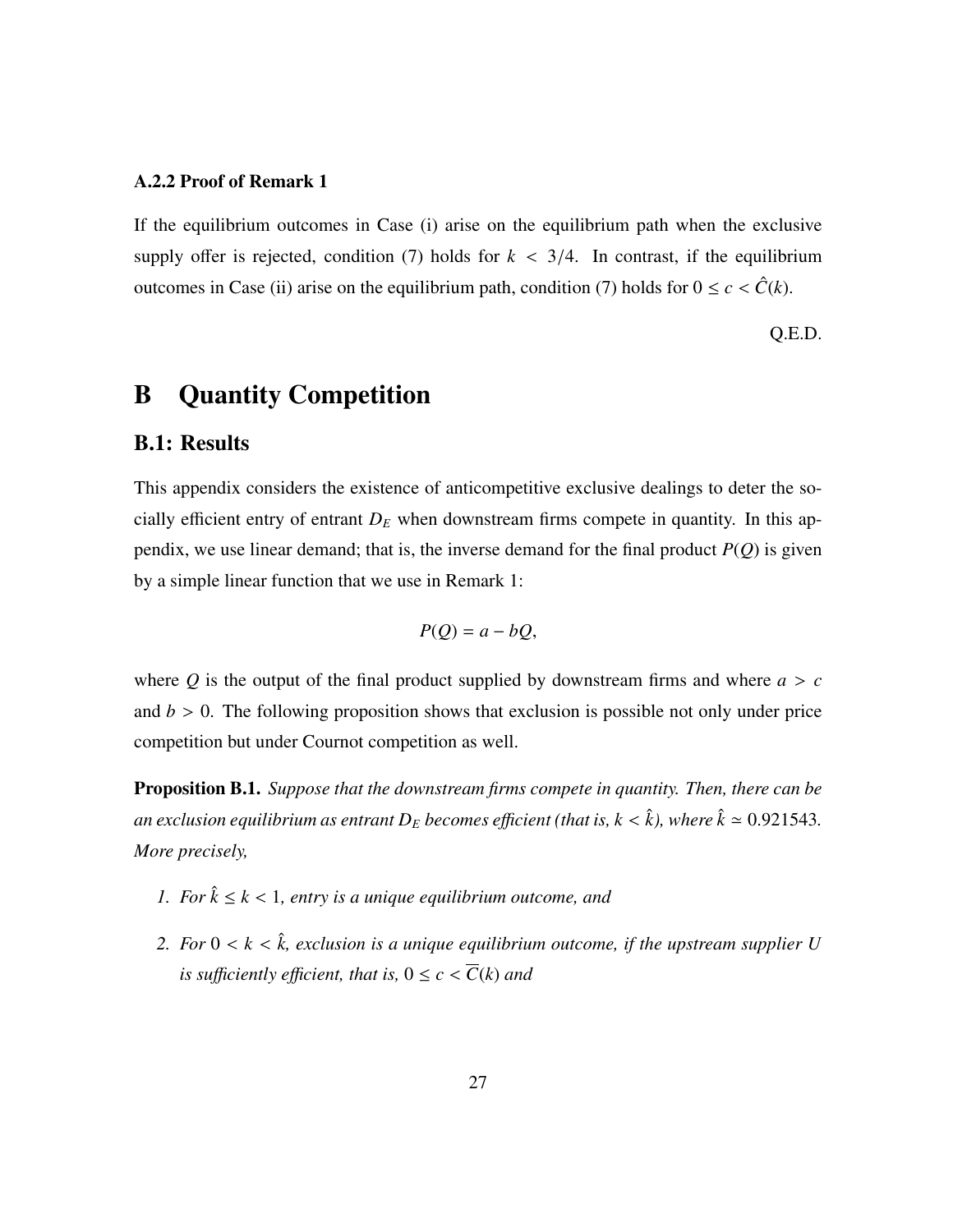$$
\overline{C}(k) = \begin{cases}\n\frac{a(2k^3 + 3k^2 + 3k - 7 + \sqrt{27(1 - k)^2(-4k^4 - 12k^3 + 31k^2 - 26k + 10)})}{(2k - 1)(14k - 13)(k^2 - k + 1)} & \text{if } c < \dot{C}(k), \\
\hat{C}(k) & \text{if } c \ge \dot{C}(k).\n\end{cases} (20)
$$

*where*  $\hat{C}(k)$  *is in* (13) and

$$
\dot{C}(k) = \frac{a(k^2 - k + 1 - \sqrt{3(1 - k)^2(k^2 - k + 1)})}{(2 - k)(k^2 - k + 1)}.
$$
\n(21)

*Note that*  $\partial \dot{C}(k)/\partial k > 0$ ,  $\dot{C}(k) \rightarrow 0$  *as*  $k \rightarrow 1/2$ , and  $\dot{C}(k) \rightarrow 1$  *as*  $k \rightarrow 1$  *and that*  $\partial \overline{C}(k)/\partial k <$ (≥)0 *for*  $k >$  (≤) $\dot{K}(c_A)$ ,  $\overline{C}(k) \rightarrow a(3 -$ √  $\overline{6}$ /3  $\simeq$  0.1835*a* as  $k \to 0$ , and  $\overline{C}(k) \to 0$  as  $k \to \hat{k}$ .

Figure 5 summarizes the result in Proposition B.1. On comparing Figures 4 and 5, we observe a notable difference that the possibility of anticompetitive exclusion under Cournot competition is higher; that is, exclusion may arise even when  $k > 3/4$ . This result follows from the difference in the degree of demand expansion between the two types of competition. Compared with undifferentiated Bertrand competition, entrant *DE*'s entry under Cournot competition leads to smaller demand expansion, because it partially solves the double marginalization problem. Therefore, entrant  $D<sub>E</sub>$ 's entry leads to a smaller increase in supplier *U*'s profit.

In addition, when both downstream firms produce a positive amount of final products (for  $c < \dot{C}(k)$ , the possibility of anticompetitive exclusion increases as entrant  $D_E$  becomes efficient. Under undifferentiated Bertrand competition, the production level of incumbent *D<sup>I</sup>* is always zero and it does not depend on the degree of entrant  $D<sub>E</sub>$ 's efficiency. By contrast, under Cournot competition, the production level of incumbent  $D<sub>I</sub>$  is positive, and more importantly, an improvement of entrant  $D_E$ 's efficiency gradually reduces the production level of incumbent *D<sup>I</sup>* that demands a large amount of input. This additional effect leads to further reduction of demand for input and, thus, increases the benefit of exclusion.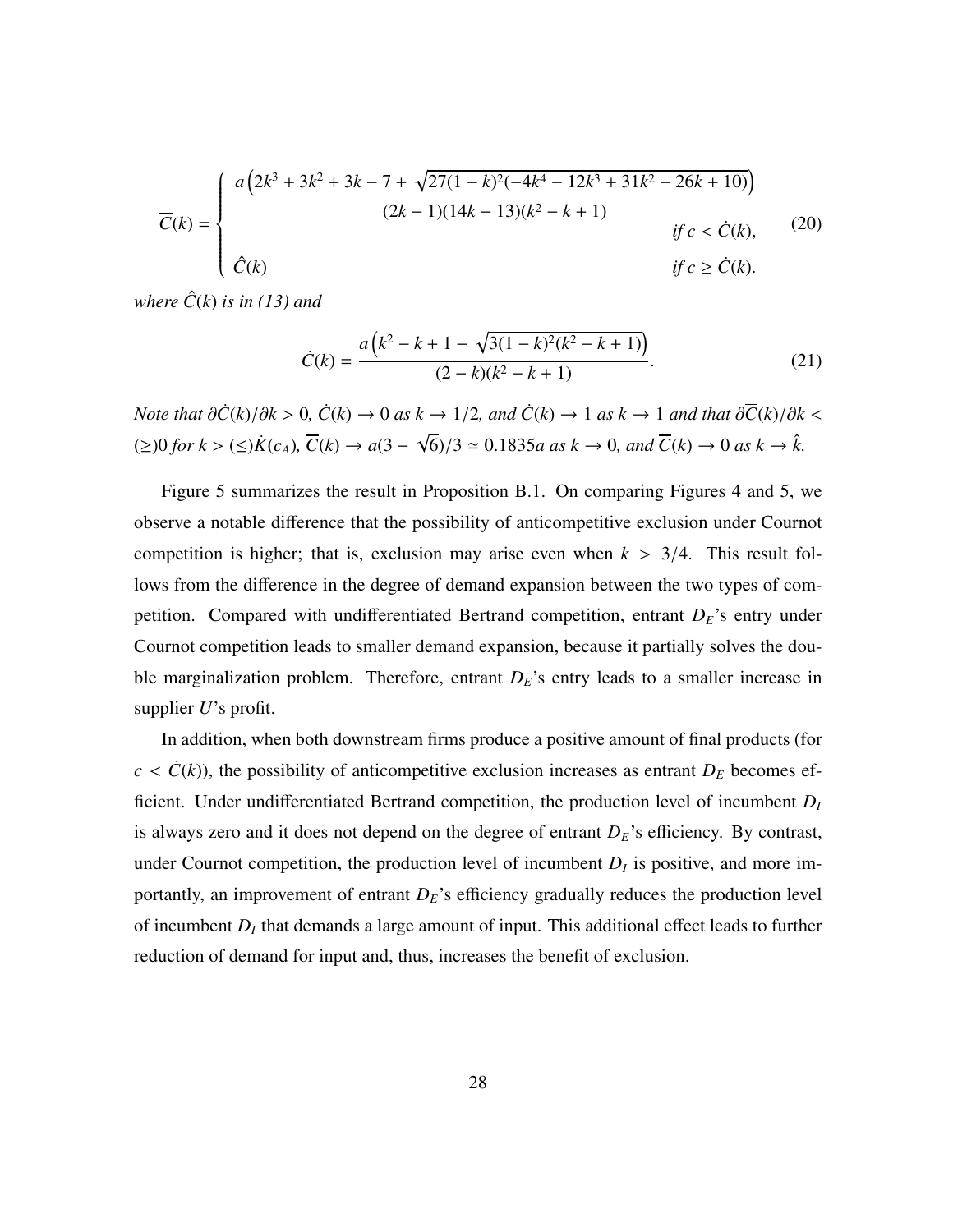### B.2: Proof of Proposition B.1

We consider each of the possible subgames after Stage 1. Note that when the exclusive offer is accepted by supplier  $U$ , equilibrium outcomes coincide with the case of price competition in Appendix A.2.1.1. By contrast, when supplier *U* rejects the exclusive supply offer, entrant  $D_E$  enters the downstream market and supplier *U* deals with incumbent  $D_I$  and entrant  $D_E$ . Given  $w$ , the quantities supplied by the downstream firms are given as

$$
q'_I(w) = \begin{cases} \frac{a - (2 - k)w}{3b}, & \text{if } w \le \frac{a}{2 - k}, \\ 0, & \text{if } w \ge \frac{a}{2 - k}, \end{cases}
$$

$$
q'_E(w) = \begin{cases} \frac{a + (1 - 2k)w}{3b}, & \text{if } w \le \frac{a}{2 - k}, \\ \frac{a - kw}{2b}, & \text{if } w \ge \frac{a}{2 - k}, \end{cases}
$$

Anticipating the outcome, supplier *U* sets its *w* to maximize its profit.

$$
\max_{w} (w - c)(q_I(w) + kq_E(w)).
$$

First, for  $w \le a/(2 - k)$ , we derive the "local" optimal input price. The maximization problem is given as

$$
\max_{w} (w - c) \left( \frac{a - (2 - k)w}{3b} + k \frac{a + (1 - 2k)w}{3b} \right) \text{ s.t. } w \le \frac{a}{2 - k}.
$$

This leads to

$$
w^{r} = \frac{(1+k)a + 2(1 - k + k^{2})c}{4(1 - k + k^{2})}.
$$

This is an interior solution if and only if

$$
c \le \frac{2 - 5k + 5k^2}{2(2 - 3k + 3k^2 - k^3)}.
$$

The profits of supplier  $U$  and incumbent  $D_I$  are given as

$$
\pi_U^r = \frac{(a(1+k)-2c(k^2-k+1))^2}{24b(k^2-k+1)}, \ \pi_I^r = \frac{(a(5k^2-5k+2)-2c(2-k)(k^2-k+1))^2}{144b(k^2-k+1)}.
$$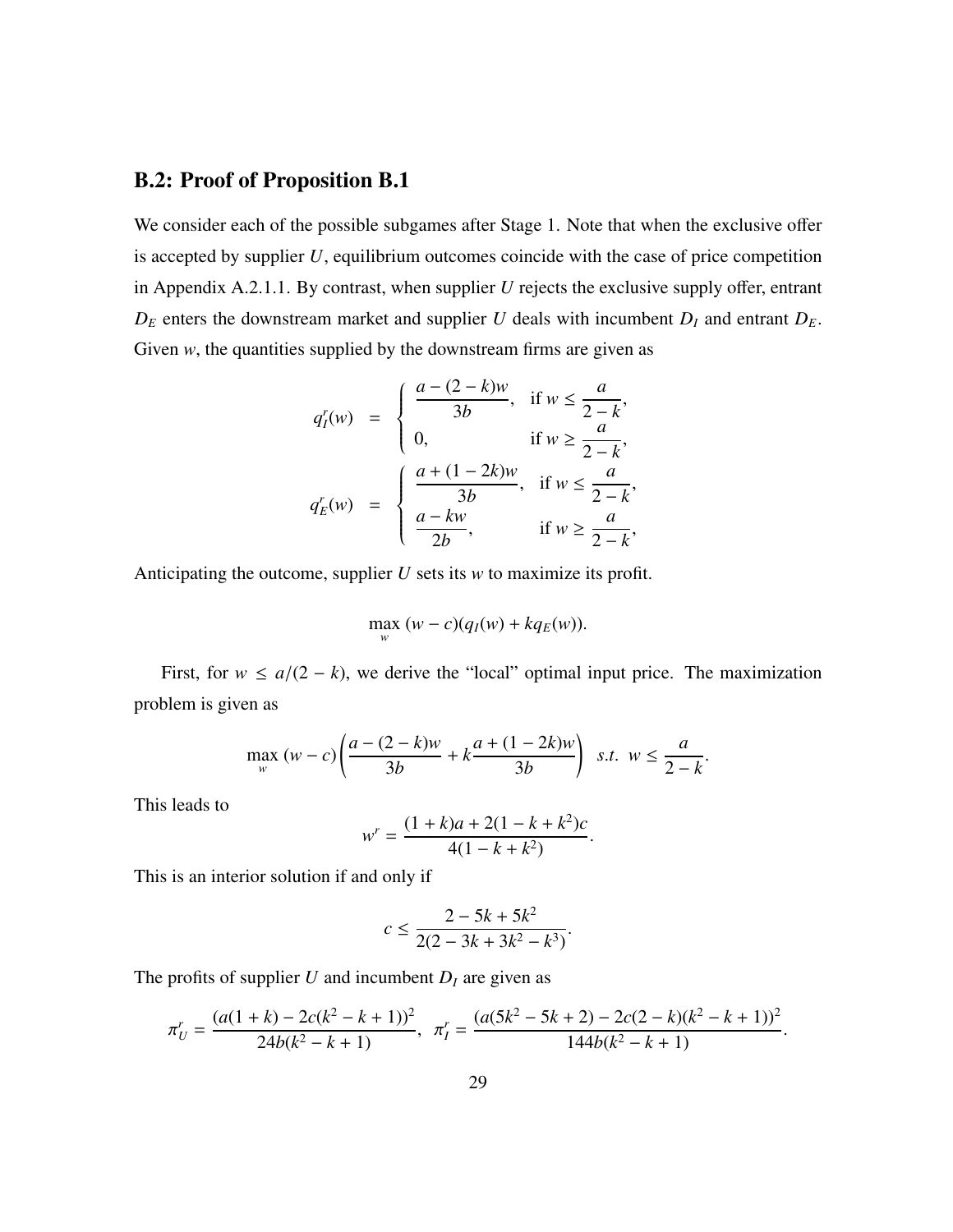Second, for  $w \ge a/(2 - k)$ , we derive the "local" optimal input price. The maximization problem is given as

$$
\max_{w} (w - c)k \frac{a - kw}{2b} \quad s.t. \quad w \ge \frac{a}{2 - k}
$$

This leads to

$$
w^r = \frac{a + kc}{2k}.
$$

This is an interior solution if and only if

$$
c \ge \frac{3k-2}{k(2-k)}.
$$

The profits of supplier  $U$  and incumbent  $D_I$  are given as

$$
\pi'_U = \frac{(a - kc)^2}{8b}, \ \pi'_I = 0.
$$

For any  $c \in [0, a)$  such that

$$
\frac{3k-2}{k(2-k)} \le c \le \frac{2-5k+5k^2}{2(2-3k+3k^2-k^3)},
$$

the two local optimal input prices exist. We now determine the one that is better for supplier *U*. The first input price leads to higher profits for *U* if and only if  $c < \dot{C}(k)$  (see (21)). Therefore, if  $c < C(k)$ , the optimal input price is the first  $w^r$ , and then, both incumbent  $D_l$ and entrant  $D_E$  are active. Otherwise, it is the second  $w^r$ , and then, only entrant  $D_E$  is active.

We explore whether an exclusion equilibrium exists by examining whether the inequality in (5) holds. Substituting the result in the previous subsection into the inequality in (5), we have the condition,  $0 < c < \overline{C}(k)$  (see (20)), in Proposition B.1. Therefore, an exclusion equilibrium exists for  $0 \le c < \overline{C}(k)$ .

Q.E.D.

# References

Abito, J.M., and Wright, J., 2008. Exclusive Dealing with Imperfect Downstream Competition. *International Journal of Industrial Organization* 26(1), 227–246.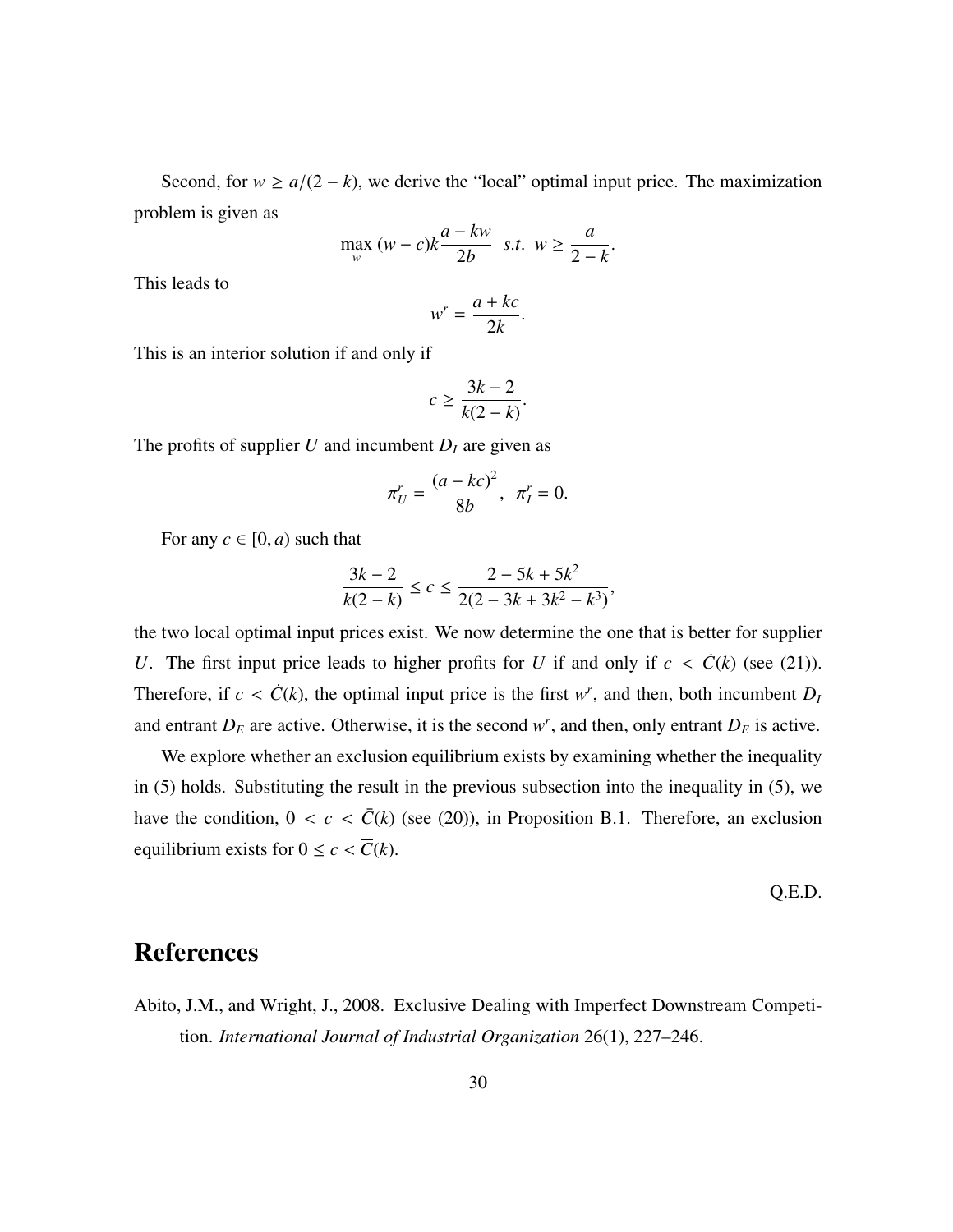- Aghion, P., and Bolton, P., 1987. Contracts as a Barrier to Entry. *American Economic Review* 77(3), 388–401.
- Argenton, C., 2010. Exclusive Quality. *Journal of Industrial Economics* 58(3), 690–716.
- Argenton, C., and Willems, B., 2012. Exclusivity Contracts, Insurance and Financial Market Foreclosure. *Journal of Industrial Economics* 60(4), 609–630.
- Asker, J., Bar-Isaac, H., forthcoming. Raising Retailers' Profits: On Vertical Practices and the Exclusion of Rivals. *American Economic Review*
- Bernheim, B.D., and Whinston, M.D., 1998. Exclusive Dealing. *Journal of Political Economy* 106(1), 64–103
- Besanko, D.P, and Perry, M.K., 1993. Equilibrium Incentives for Exclusive Dealing in a Differentiating Products Oligopoly. *RAND Journal of Economics* 24(4), 646–668.
- Boone, J., Müller, W., and Suetens, S., forthcoming. Naked Exclusion in the Lab: The Case of Sequential Contracting. *Journal of Industrial Economics*
- Bork, R.H., 1978. *The Antitrust Paradox: A Policy at War with Itself.* New York: Basic Books.
- Blair, R.D., and Lafontaine, F., 2005. *The Economics of Franchising.* Cambridge University Press.
- Chen, Y., and Sappington, D.E.M., 2011. Exclusive Contracts, Innovation, and Welfare. *American Economic Journal: Microeconomics* 3(2), 194–220.
- Comanor, W., and Rey, P., 2000. Vertical Restraints and the Market Power of Large Distributors. *Review of Industrial Organization* 17(2), 135–153.
- De Fontenay, C.C., Gans, J.S., and Groves, V., 2010. Exclusivity, Competition, and the Irrelevance of Internal Investment. *International Journal of Industrial Organization* 28(4), 336–340.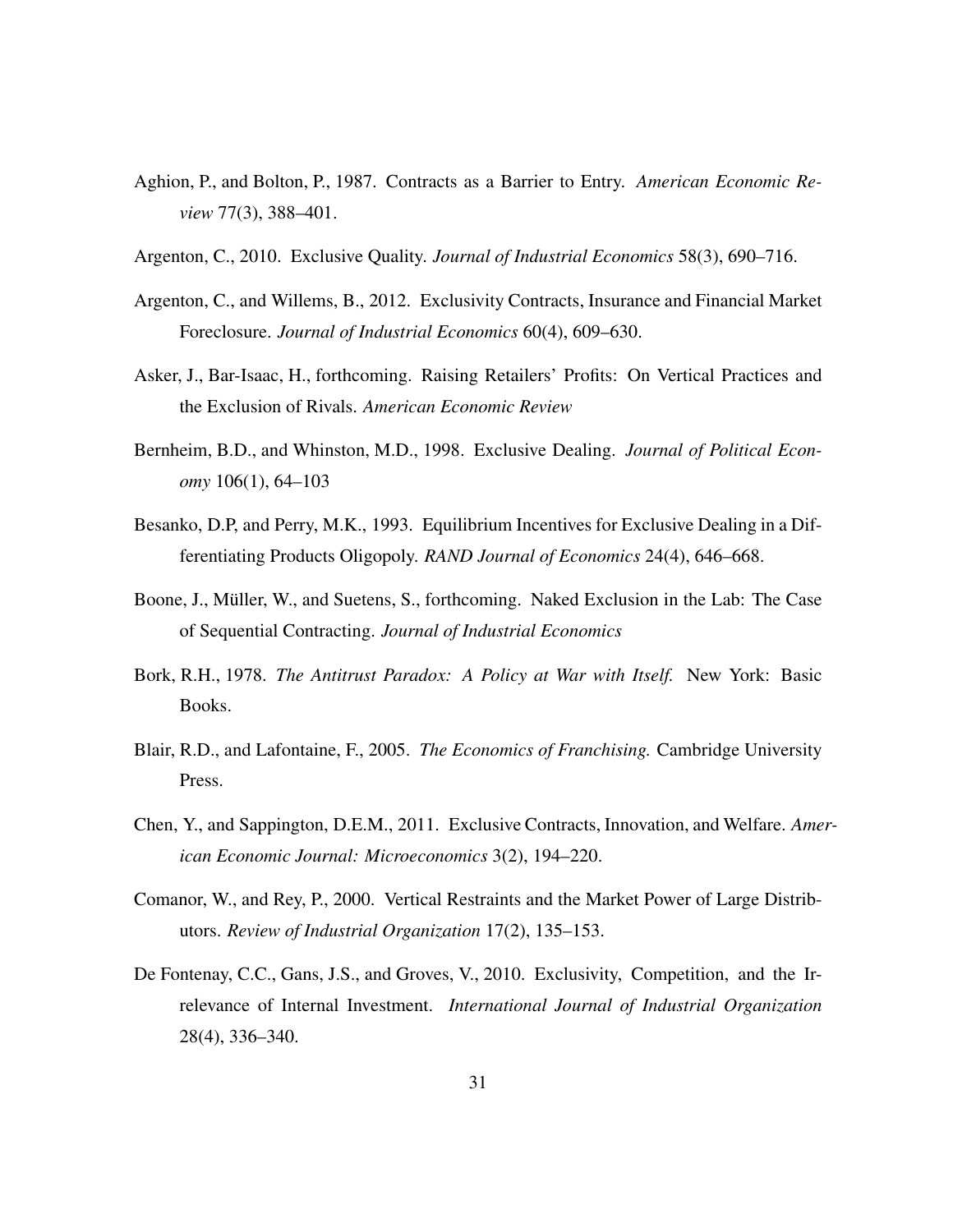- DeGraba, P., 2013. Naked Exclusion by an Input Supplier: Exclusive Contracting Loyalty Discounts. *International Journal of Industrial Organization* 31(5), 516–526.
- De Meza, D., and Selvaggi, M., 2007. Exclusive Contracts Foster Relationship-Specific Investment. *RAND Journal of Economics* 38(1), 85–97.
- Doganoglu, T., and Wright, J., 2010. Exclusive Dealing with Network Effects. *International Journal of Industrial Organization* 28(2), 145–154.
- Fumagalli, C., and Motta, M., 2006. Exclusive Dealing and Entry, When Buyers Compete. *American Economic Review* 96(3), 785–795.
- Fumagalli, C. and Motta, M., 2008. Buyers' Miscoordination, Entry and Downstream Competition. *Economic Journal* 118, 531, 1196–1222.
- Fumagalli, C., Motta, M., and Rønde, T., 2012. Exclusive Dealing: Investment Promotion may Facilitate Inefficient Foreclosure. *Journal of Industrial Economics* 60(4), 599–608.
- Giacomo, C., and Vincenzo, D., 2013. Competition with Exclusive Contracts and Market-Share Discounts. *American Economic Review* 103(6), 2384–2411.
- Gilbert R.J, 2011. Deal or No Deal? Licensing Negotiations in Standard-Setting Organizations. *Antitrust Law Journal* 77(3), 855–888.
- Gratz, L. and Reisinger, M., 2013. On the Competition Enhancing Effects of Exclusive Dealing Contracts. *International Journal of Industrial Organization* 31(5), 429-437.
- Hart, O., and Tirole, J., 1990. Vertical Integration and Market Foreclosure. *Brooking Papers on Economic Activity: Microeconomics*, 205–286.
- Hobsbawm, E.J., 1952. The Machine Breakers. *Past* & *Present* 1(1), 57–70.
- Inderst, R., and Valletti, T., 2009. Price Discrimination in Input Markets. *RAND Journal of Economics* 40(1), 1–19.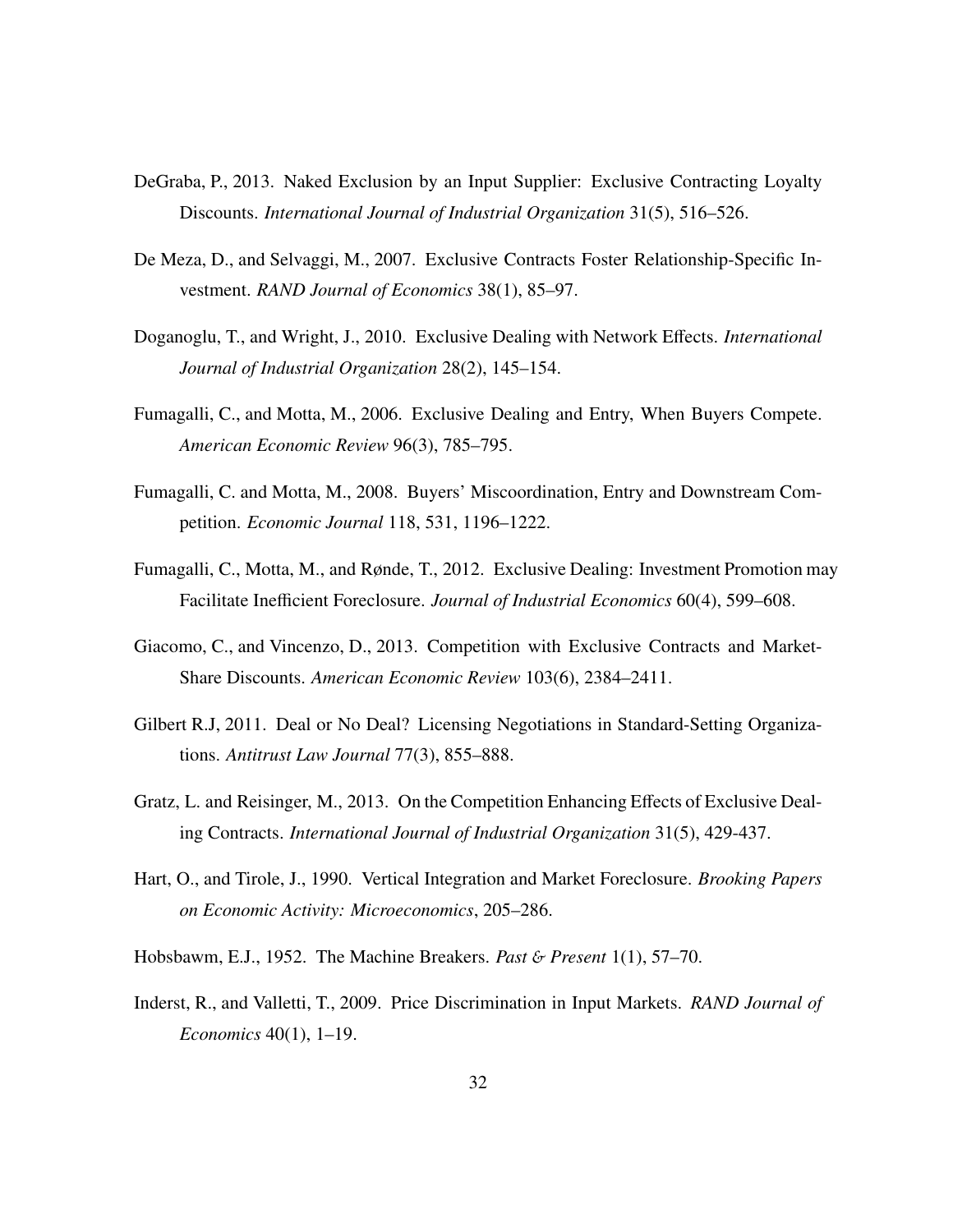- Iyer, G., and Villas-Boas, J.M., 2003. A bargaining theory of distribution channels. *Journal of Marketing Research,* Vol. 40, 80–100.
- Johnson, J.P., 2012. Adverse Selection and Partial Exclusive Dealing. mimeo.
- Kitamura, H., 2010. Exclusionary Vertical Contracts with Multiple Entrants. *International Journal of Industrial Organization* 28(3), 213–219.
- Kitamura, H., 2011. Exclusive Contracts under Financial Constraints. *The B.E. Journal of Economic Analysis* & *Policy* 11, Article 57.
- Kitamura, H., Sato, M., and Arai, K., forthcoming. Exclusive Contracts when the Incumbent can Establish a Direct Retailer. *Journal of Economics*.
- Lafontaine, F., and Slade, M.E., 2013. Inter-firm contracts: Evidence. Gibbons, R., and Roberts, J., (eds.) *Handbook of Organizational Economics,* Chapter 24. Princeton University Press.
- Landeo, C.M., and Spier, K.E., 2009. Naked Exclusion: An Experimental Study of Contracts with Externalities. *American Economic Review*, 99(5), 1850–1877.
- Landeo, C.M., and Spier, K.E., 2012. Exclusive Dealing and Market Foreclosure: Further Experimental Results. *Journal of Institutional and Theoretical Economics* 168(1), 150– 170.
- Layne-Farrar, A. and Lerner, J., 2011. To Join or Not to Join: Examining Patent Pool Participation and Rent Sharing Rules. *International Journal of Industrial Organization* 29(2), 294–303.
- Marvel, H.P., 1982. Exclusive Dealing. *Journal of Law and Economics* 25(1), 1–25.
- Mathewson, G.F., and Winter, R.A., 1984. An Economic Theory of Vertical Restraints. *RAND Journal of Economics* 15(1), 27–38.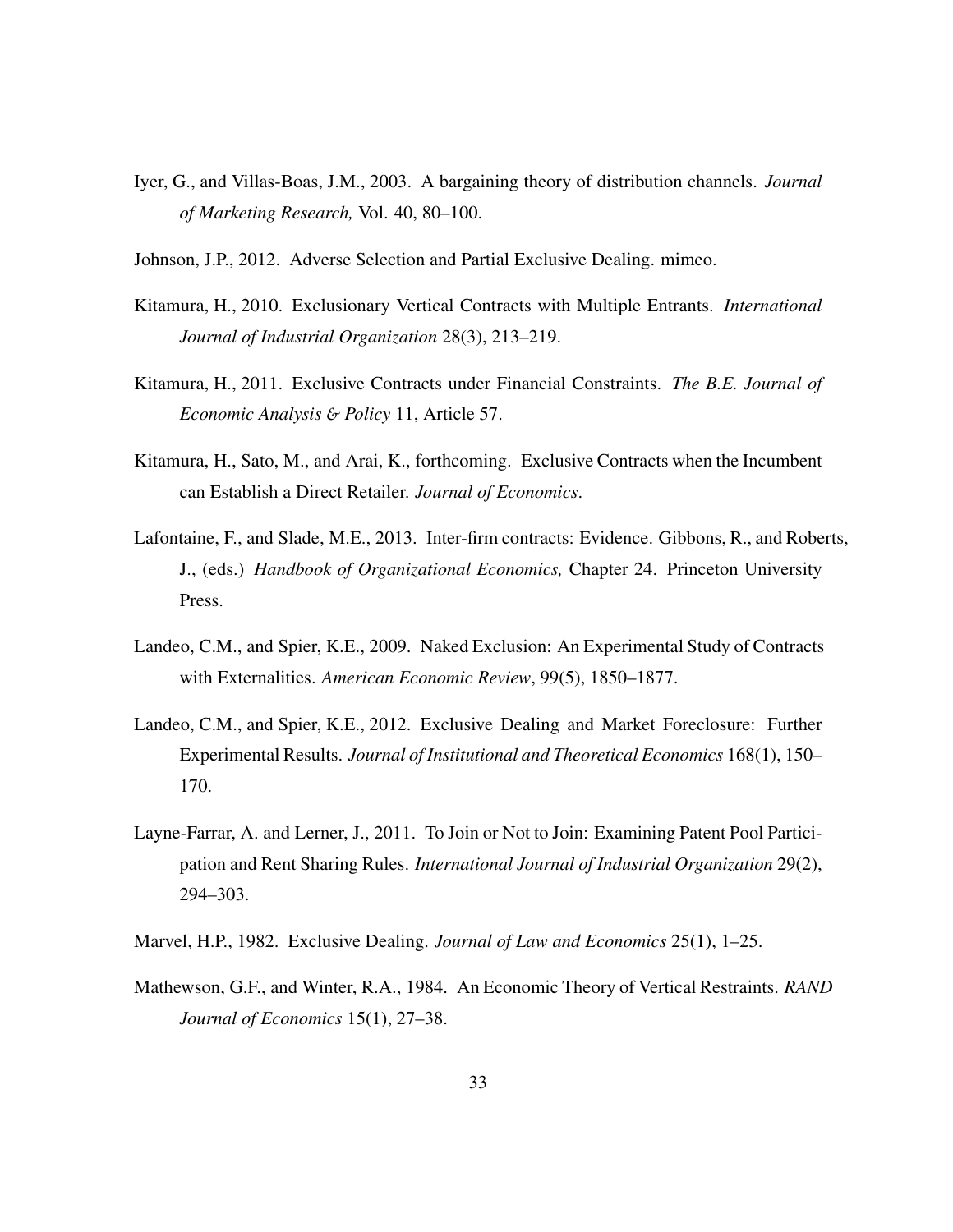- Matsumura, T., 2003. Consumer-Benefiting Exclusive Territories. *Canadian Journal of Economics* 36(4), 1007–1025.
- McAfee, R.P., and Schwartz, M., 1994. Opportunism in Multilateral Vertical Contracting: Nondiscrimination, Exclusivity, and Uniformity. *American Economic Review* 84(1), 210-230.
- Milliou, C., Petrakis, E., and Vettas, N., 2009. (In)efficient trading forms in competing vertical chains. mimeo.
- Mokyr, J., 1992. Technological Inertia in Economic History. *Journal of Economic History* 52(2), 325–338.
- Motta, M., 2004. *Competition Policy. Theory and Practice.* Cambridge University Press.
- Nagle, T.T., and Hogan., J. 2005. *The Strategy and Tactics of Pricing: A Guide to Growing More Profitably (4th Edition).* Prentice Hall.
- O'brien, D., and Shaffer, G., 1992. Vertical Control with Bilateral Contracts. *RAND Journal of Economics* 23(3) 299–308.
- Oki, R., and Yanagawa, N., 2011. Exclusive Dealing and the Market Power of Buyers. *Asian Journal of Law and Economics* 2(1), Article 1, 1–23.
- Posner, R.A., 1976. *Antitrust Law: An Economic Perspective.* Chicago: University of Chicago Press.
- Rasmusen, E.B., Ramseyer, J.M., and Wiley, John, S.Jr., 1991. Naked Exclusion. *American Economic Review* 81(5), 1137–1145.
- Rey, P., and Stiglitz, J., 1995. The Role of Exclusive Territories in Producers' Competition. *RAND Journal of Economics* 26(3), 431–451.
- Rey, P., and Tirole, J., 1986. The Logic of Vertical Restraints. *American Economic Review* 76(5), 921–939.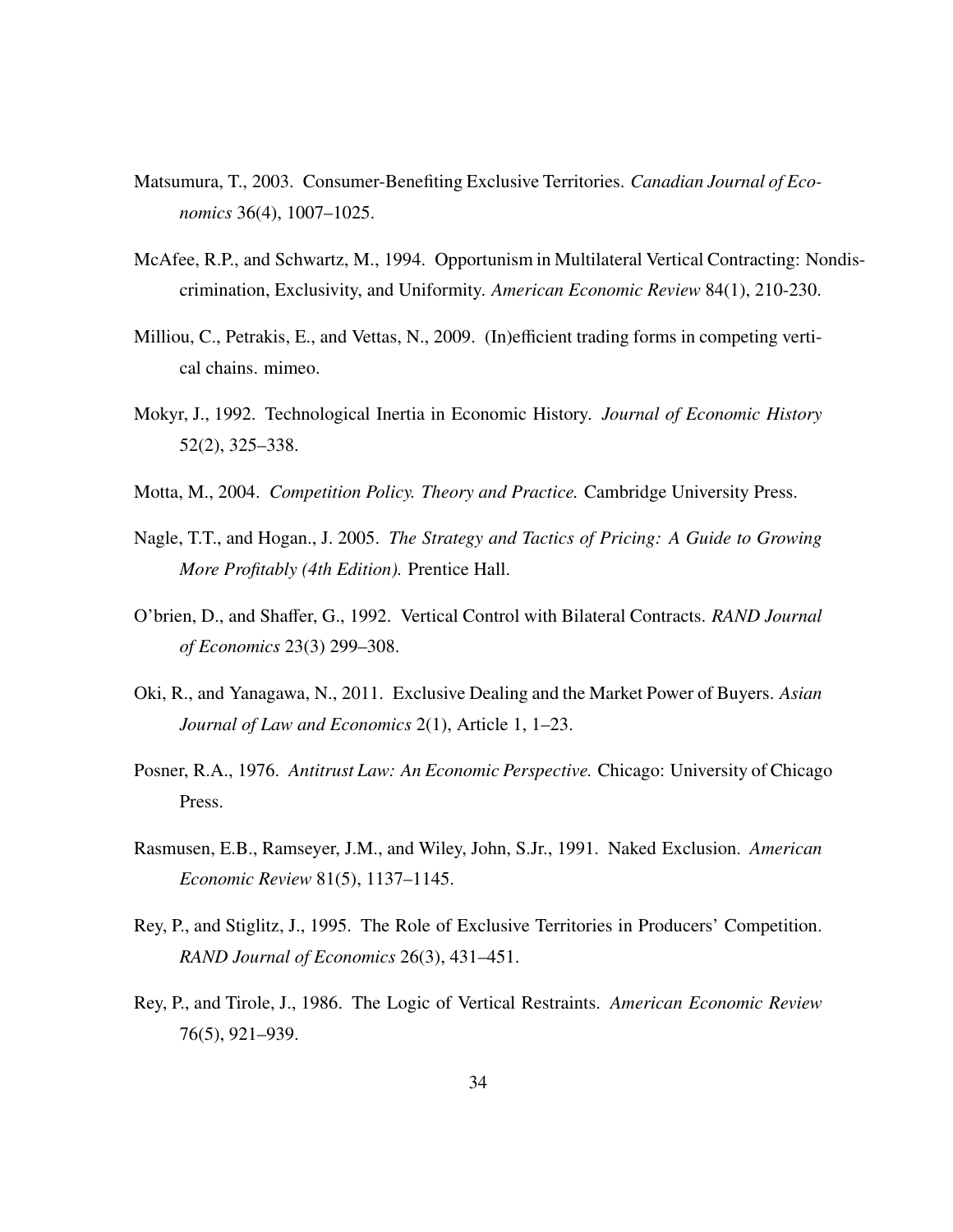- Rey, P., and Tirole, J., 2007. A Primer on Foreclosure. Ch. 33 in *Handbook of Industrial Organization III* 2145–2220, North Holland, Amsterdam.
- Rey, P., and Vergé, T., 2004. Bilateral Control with Vertical Contracts. *RAND Journal of Economics* 35(4), 728–746.
- Rey, P., and Vergé, T., 2008. Economics of Vertical Restraints. Ch. 9 in *Handbook of Antitrust Economics* 353–390, MIT Press, Boston.
- Rey, P., and Vergé, T., 2010. Resale Price Maintenance and Interlocking Relationships. *Journal of Industrial Economics* 58(4), 928–961.
- Segal, I.R., and Whinston, M.D., 2000a. Naked Exclusion: Comment. *American Economic Review* 90(1), 296–309.
- Segal, I.R., and Whinston, M.D., 2000b. Exclusive Contracts and Protection of Investments. *RAND Journal of Economics* 31(4), 603–633.
- Simpson, J., and Wickelgren, A.L., 2007. Naked Exclusion, Efficient Breach, and Downstream Competition. *American Economic Review* 97(4), 1305–1320.
- Smith, A.M., 2011. An Experimental Study of Exclusive Contracts. *International Journal of Industrial Organization* 29(1), 4–13.
- Syverson, C., 2004. Product Substitutability and Productivity Dispersion. *Review of Economics and Statistics* 86(2), 534–50.
- Syverson, C., 2011. What Determines Productivity? *Journal of Economic Literature* 49(2), 326–365.
- Tarantino, E., 2012. Licensing Policy and Technology Adoption in Standard Setting Organizations. mimeo.
- Whinston, M.D., 2006. *Lectures on Antitrust Economics*. MIT Press.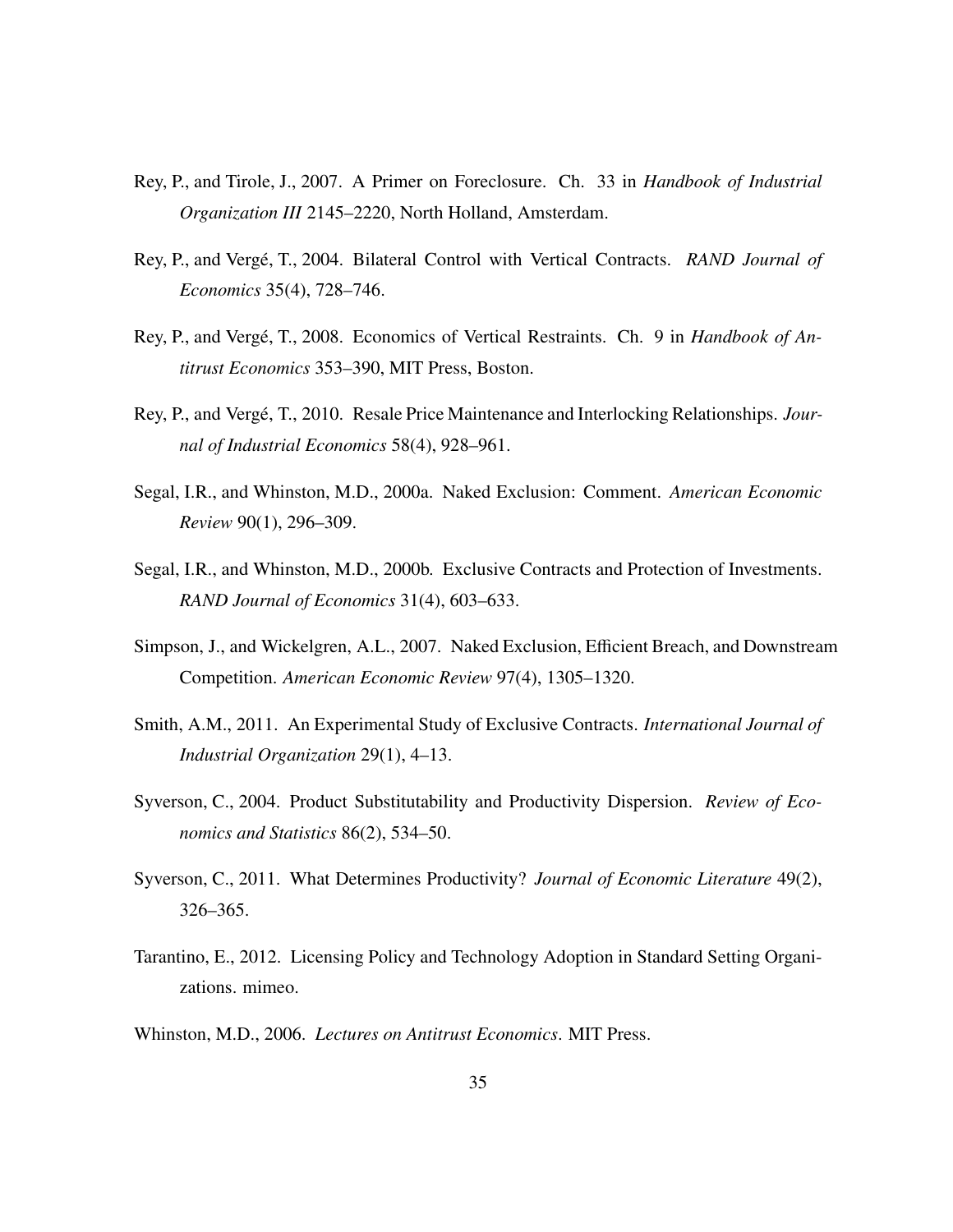- Wright, J., 2008. Naked Exclusion and the Anticompetitive Accommodation of Entry. *Economics Letters* 98(1), 107–112.
- Wright, J., 2009. Exclusive Dealing and Entry, when Buyers Compete: Comment. *American Economic Review* 99(3), 1070–1081.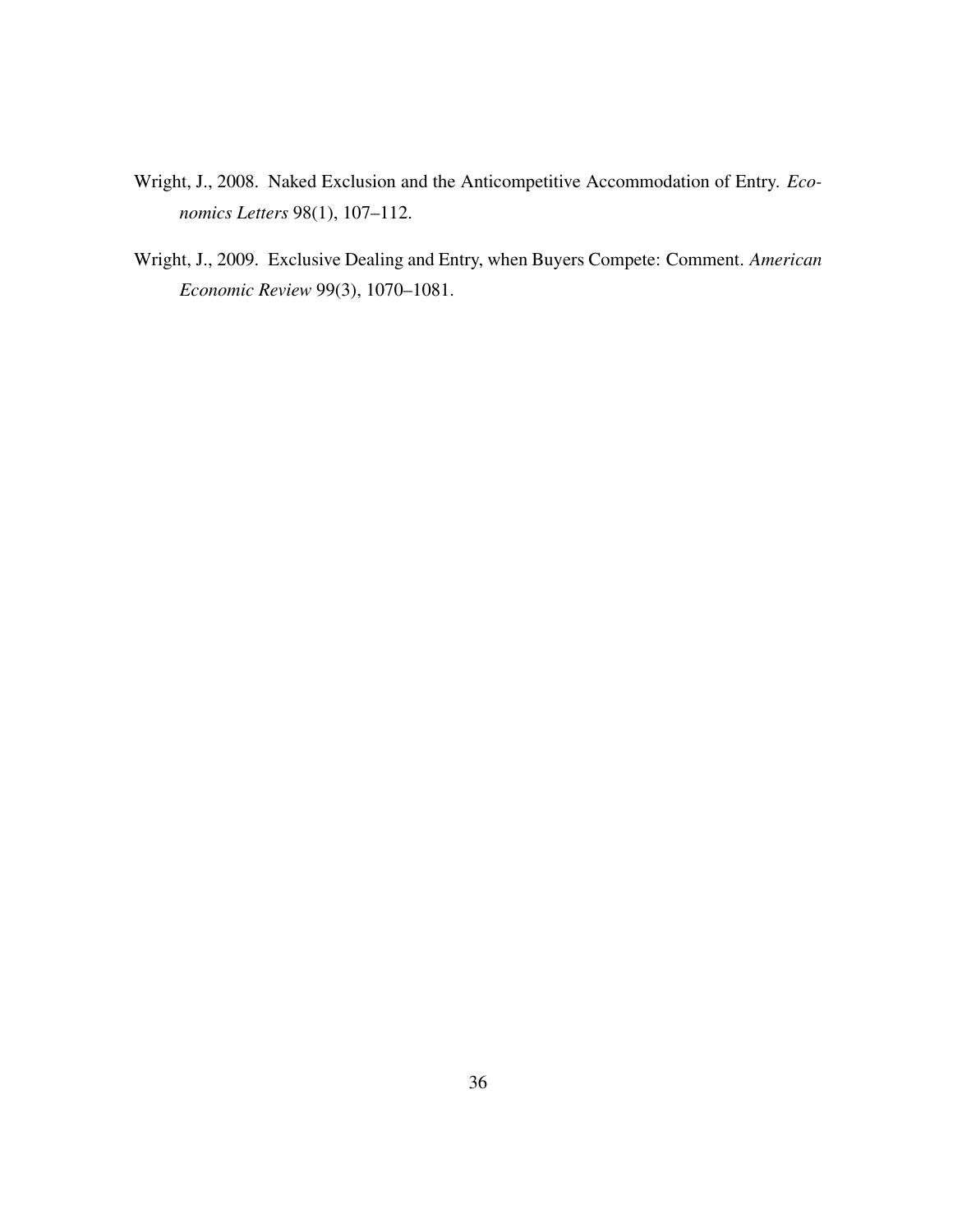| Stage 1                           | <b>Stage 2</b>                 | Stage 3                          | Stage 4                                        |
|-----------------------------------|--------------------------------|----------------------------------|------------------------------------------------|
| $Dt$ makes an<br>exclusive offer. | $D_F$ makes<br>entry decision. | $U$ makes input<br>price offers. | Active downstream firms<br>order the input and |
| $U$ decides.                      |                                |                                  | compete.                                       |







Figure 2: Wholesale price offers in Stage 3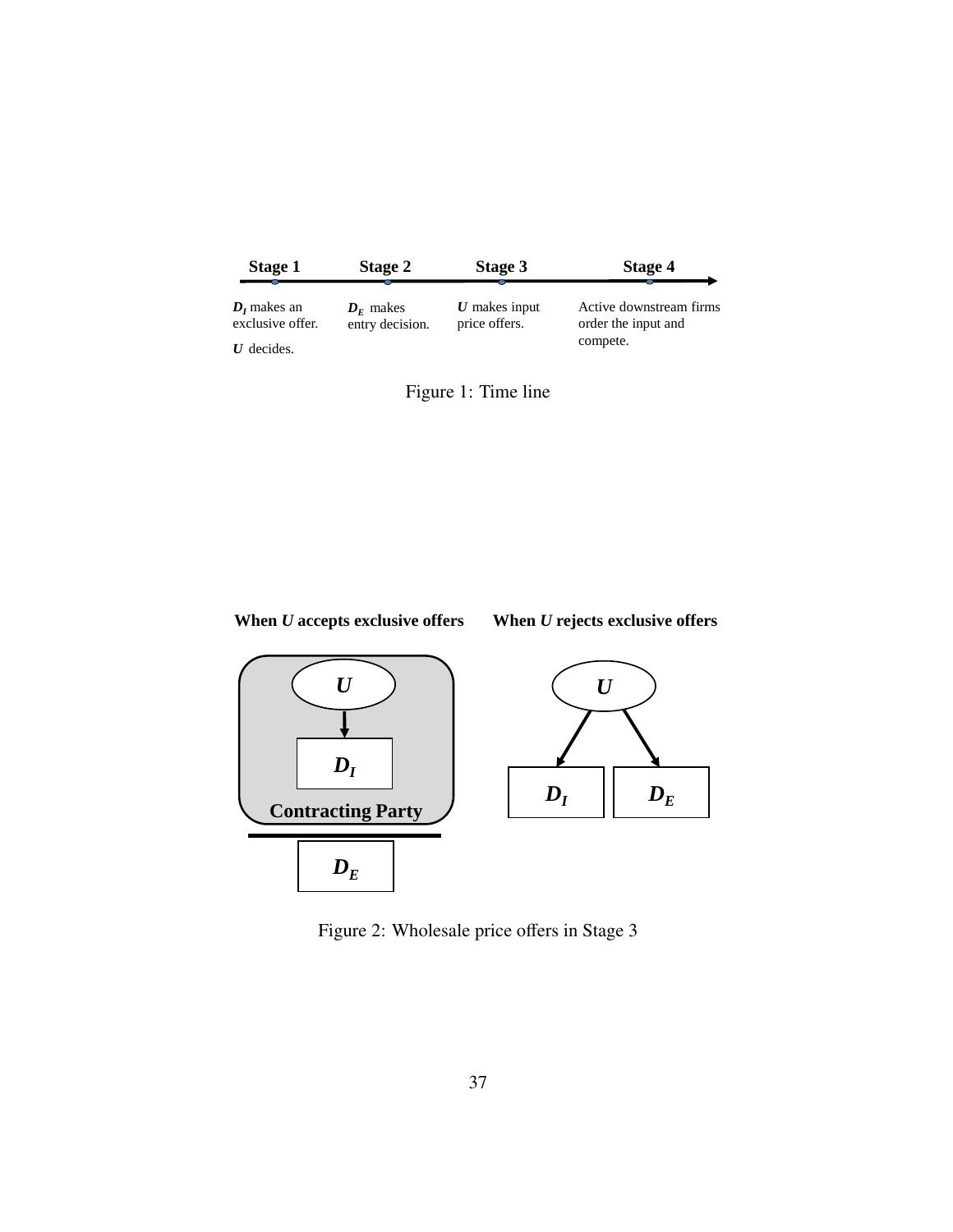

Figure 3: Properties of max *r*(*i*)  $U$ <sup>,  $\mu$ </sup> *r*(*ii*)  $U^{(u)}$ }